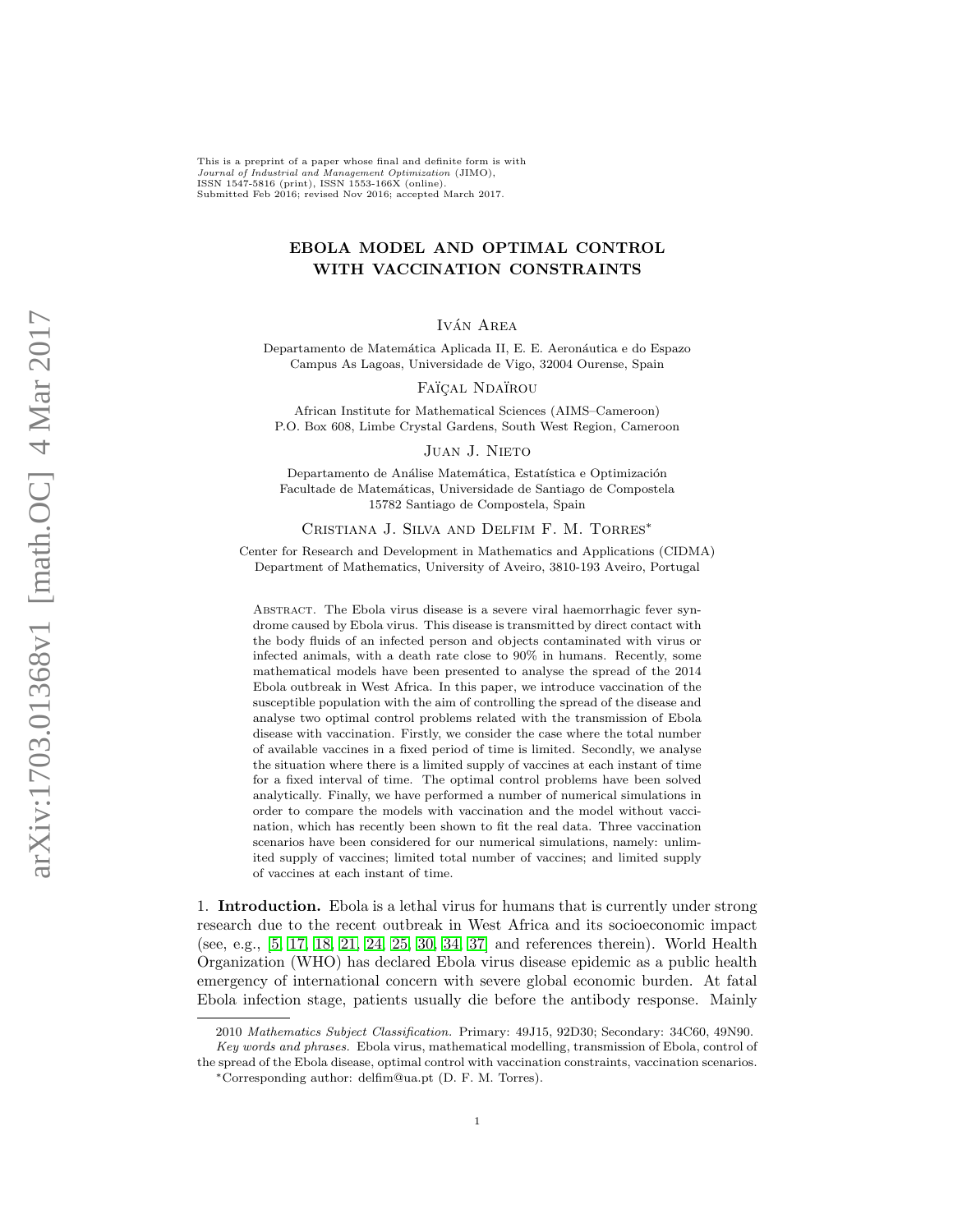after the 2014 Ebola outbreak in West Africa, some attempts to obtain a vaccine for Ebola disease have been realized. According to the WHO, results in July 2015 from an interim analysis of the Guinea Phase III efficacy vaccine trial show that VSV-EBOV (Merck, Sharp & Dohme) is highly effective against Ebola [\[2\]](#page-18-6).

Since 2014, different mathematical models to analyze the spread of the 2014 Ebola outbreak have been presented (see, e.g., [\[3,](#page-18-7) [4,](#page-18-8) [19,](#page-18-9) [32,](#page-19-3) [33\]](#page-19-4) and references therein). In these models the populations under study are divided into compartments, and the rates of transfer between compartments are expressed mathematically as derivatives with respect to time of the size of the compartments. In a recent work [\[4\]](#page-18-8), a system of eight nonlinear (fractional) differential equations for a population divided into eight mutually exclusive groups was considered: susceptible, exposed, infected, hospitalized, asymptomatic but still infectious, dead but not buried, died, and completely recovered. By comparing the numerical results of this mathematical model and the real data provided by WHO, the difference in the period of 438 days analyzed is about 7 cases per day. Note that in the day 438 after the beginning of the outbreak, the number of confirmed cases is 15018.

There exist different models for the spreading of Ebola, beginning with the simplest SIR and SEIR models [\[2,](#page-18-6) [9,](#page-18-10) [10\]](#page-18-11) and later more complex but also more realistic models have been considered [\[4,](#page-18-8) [24,](#page-18-4) [29\]](#page-19-5). In [\[25\]](#page-18-5), a stochastic discrete-time Susceptible-Exposed-Infectious-Recovered (SEIR) model for infectious diseases is developed with the aim of estimating parameters from daily incidence and mortality time series for an outbreak of Ebola in the Democratic Republic of Congo in 1995. In [\[24\]](#page-18-4), the authors use data from two epidemics (in Democratic Republic of Congo in 1995 and in Uganda in 2000) and built a SEIHFR (Susceptible-Exposed-Infectious-Hospitalized-F(dead but not yet buried)-Removed) mathematical model for the spread of Ebola haemorrhagic fever epidemics taking into account transmission in different epidemiological settings (in the community, in the hospital, during burial ceremonies). In [\[5\]](#page-18-0), the authors propose a SIRD (Susceptible-Infectious-Recovered-Dead) mathematical model using classical and beta derivatives. In this model, the class of susceptible individuals does not consider new born or immigration. The study shows that, for small portion of infected individuals, the whole country could die out in a very short period of time in case there is no good prevention. In [\[3\]](#page-18-7), a fractional order SEIR Ebola epidemic model is proposed and the authors show that the model gives a good approximation to real data published by WHO, starting from March 27th, 2014.

Optimal control is a mathematical theory that emerged after the Second World War with the formulation of the celebrated Pontryagin maximum principle, responding to practical needs of engineering, particularly in the field of aeronautics and flight dynamics [\[31\]](#page-19-6). In the last decade, optimal control has been largely applied to biomedicine, namely to models of cancer chemotherapy (see, e.g., [\[23\]](#page-18-12)), and recently to epidemiological models [\[15,](#page-18-13) [26,](#page-19-7) [36\]](#page-19-8).

In [\[32\]](#page-19-3), the authors present a comparison between SIR and SEIR mathematical models used in the description of the Ebola virus propagation. They applied optimal control techniques in order to understand how the spread of the virus may be controlled, e.g., through education campaigns, immunization or isolation. In  $[1]$ , the authors introduce a deterministic SEIR type model with additional hospitalization, quarantine and vaccination components in order to understand the disease dynamics. Optimal control strategies, both in the case of hospitalization (with and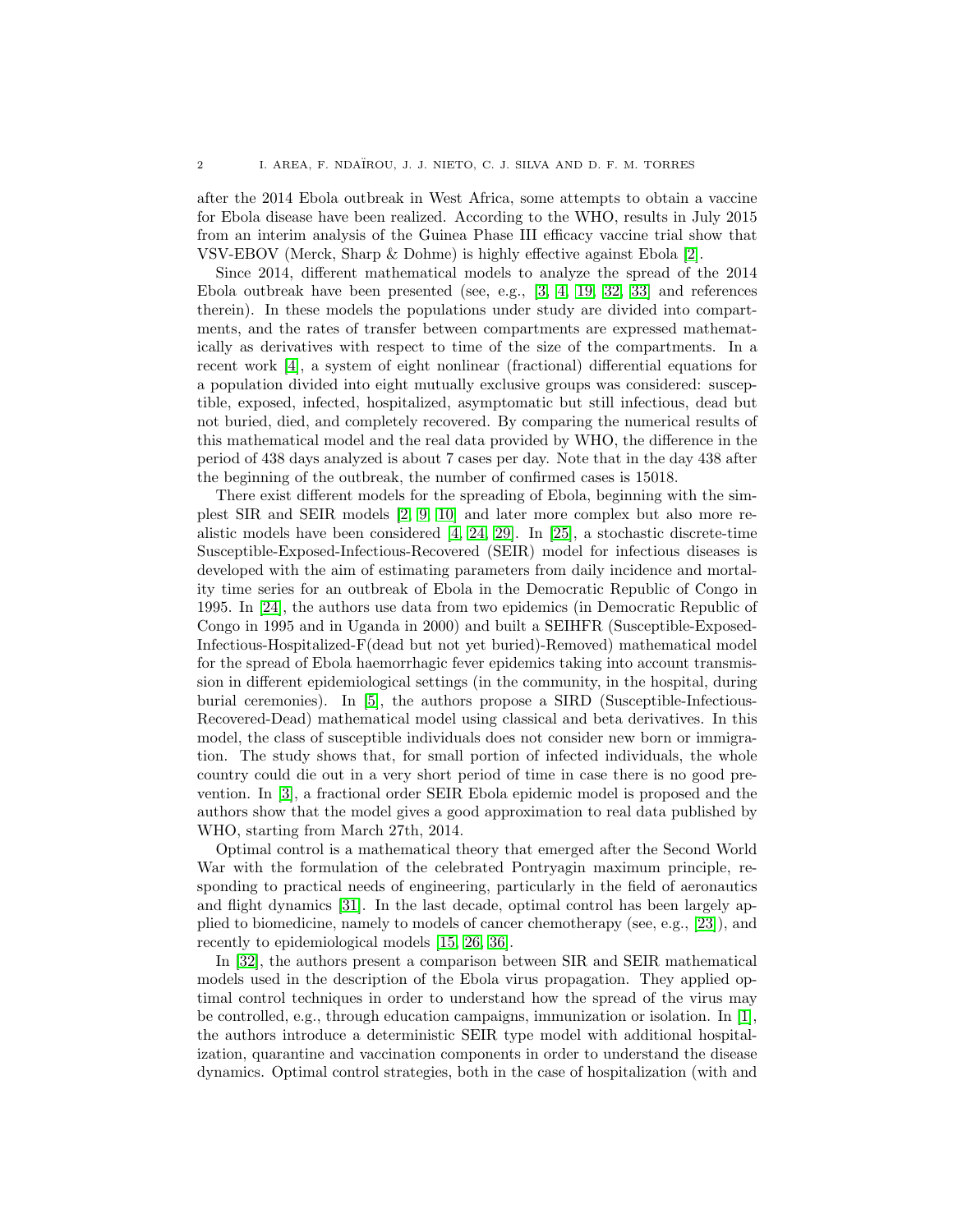without quarantine) and vaccination, are used to predict the possible future outcome in terms of resource utilization for disease control and the effectiveness of vaccination on sick populations. Both in [\[1\]](#page-18-14) and [\[32\]](#page-19-3), the authors study optimal control problems with  $L^2$  cost functionals without any state or control constraints. Here, we modify the model analyzed in [\[4\]](#page-18-8) in order to consider optimal control problems with vaccination constraints. More precisely, we introduce an extra variable for the number of vaccines used, and we compare the hypothetical results if the vaccine were available at the beginning of the outbreak with the results of the model without vaccines. Firstly, we consider an optimal control problem with an end-point state constraint, that is, the total number of available vaccines, in a fixed period of time, is limited. Secondly, we analyze an optimal control problem with a mixed state constraint, in which there is a limited supply of vaccines at each instant of time for a fixed interval of time. Both optimal control problems have been analytically solved. Moreover, we have performed a number of numerical simulations in three different scenarios: unlimited supply of vaccines; limited total number of vaccines to be used; and limited supply of vaccines at each instant of time. From the results obtained in the first two cases, when there is no limit in the supply of vaccines or when the total number of vaccines used is limited, the optimal vaccination strategy implies a vaccination of 100% of the susceptible population in a very short period of time (smaller than one day). In practice, this is a very difficult task because limitations in the number of vaccines and also in the number of humanitarian and medical teams in the affected regions are common. In this direction, the third analyzed case is extremely important since we consider a limited supply of vaccines at each instant of time.

The paper is organized as follows. In Section [2,](#page-2-0) we recall a mathematical model for Ebola virus. In Section [3,](#page-4-0) the introduction of effective vaccination for Ebola virus is modeled. An optimal control problem with an end-point state constraint is formulated and solved analytically in Section [4,](#page-6-0) which models the case where the total number of available vaccines in a fixed period of time is limited. In Section [5,](#page-8-0) the limited supply of vaccines at each instant of time for a fixed interval of time is mathematically translated into an optimal control problem with a mixed state control constraint. A closed form of the unique optimal control is given. In Section [6,](#page-10-0) we solve numerically the optimal control problems proposed in Sections [4](#page-6-0) and [5.](#page-8-0) Finally, we end with Section [7](#page-16-0) of discussion of the results.

<span id="page-2-0"></span>2. Initial mathematical model for Ebola. The total population  $N$  under study is subdivided into eight mutually exclusive groups: susceptible  $(S)$ , exposed  $(E)$ , infected  $(I)$ , hospitalized  $(H)$ , asymptomatic but still infectious  $(R)$ , dead but not buried  $(D)$ , buried  $(B)$ , and completely recovered  $(C)$ . This model is adapted from [\[20\]](#page-18-15) and analyzed in [\[4\]](#page-18-8), where the birth and death rate are assumed to be equal and are denoted by  $\mu$ , and the contact rate of susceptible individuals with infective, dead, hospitalized and asymptomatic individuals are denoted by  $\beta_i$ ,  $\beta_d$ ,  $\beta_h$  and  $\beta_r$ , respectively. Exposed individuals become infectious at a rate  $\sigma$ . The per capita rate of progression of individuals from the infectious class to the asymptomatic and hospitalized classes are denoted by  $\gamma_1$  and  $\tau$ , respectively. Individuals in the dead class progress to the buried class at a rate  $\delta_1$ . Hospitalized individuals progress to the buried class and to the asymptomatic class at rates  $\delta_2$  and  $\gamma_2$ , respectively. Asymptomatic individuals become completely recovered at a rate  $\gamma_3$ . Infectious individuals progress to the dead class at a fatality rate  $\epsilon$ . Dead and buried bodies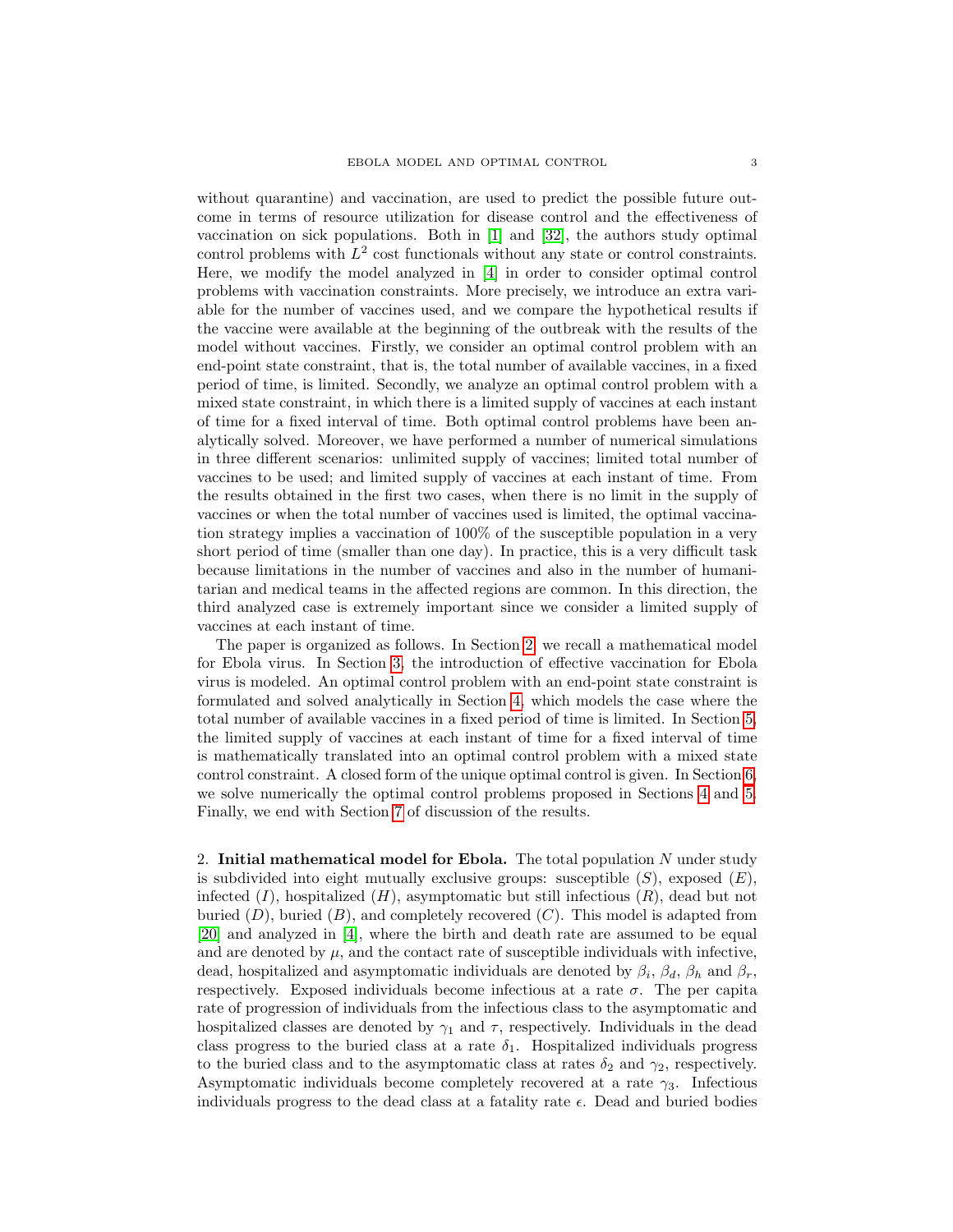are incinerated at a rate  $\xi$ . We assume that the total population,  $N = S + E + I + I$  $R + H + D + B + C$ , is constant, that is, the birth and death rates, both denoted by  $\mu$ , are equal to the incineration rate  $\xi$ . The model is mathematically described by the following system of eight nonlinear ordinary differential equations:

<span id="page-3-1"></span>
$$
\begin{cases}\n\frac{dS}{dt} = \mu N - \frac{\beta_i}{N} SI - \frac{\beta_h}{N} SH - \frac{\beta_d}{N} SD - \frac{\beta_r}{N} SR - \mu S, \\
\frac{dE}{dt} = \frac{\beta_i}{N} SI + \frac{\beta_h}{N} SH + \frac{\beta_d}{N} SD + \frac{\beta_r}{N} SR - \sigma E - \mu E, \\
\frac{dI}{dt} = \sigma E - (\gamma_1 + \epsilon + \tau + \mu) I, \\
\frac{dR}{dt} = \gamma_1 I + \gamma_2 H - (\gamma_3 + \mu) R, \\
\frac{dD}{dt} = \epsilon I - \delta_1 D - \xi D, \\
\frac{dH}{dt} = \tau I - (\gamma_2 + \delta_2 + \mu) H, \\
\frac{dB}{dt} = \delta_1 D + \delta_2 H - \xi B \\
\frac{dC}{dt} = \gamma_3 R - \mu C.\n\end{cases}
$$
\n(1)

In Fig. [1,](#page-3-0) we give a flowchart presentation of model [\(1\)](#page-3-1). In this flowchart, we identify the compartmental classes as well as the parameters appearing in the model. Moreover, the values of the parameters are given in Table [1.](#page-5-0)

<span id="page-3-0"></span>

FIGURE 1. Flowchart presentation of the compartmental model [\(1\)](#page-3-1) for Ebola.

The basic reproduction number (that is, the number of cases one case generates on average over the course of its infectious period, in an otherwise uninfected population) of model [\(1\)](#page-3-1) can be computed using the associated next-generation matrix method [\[13\]](#page-18-16). It is obtained as the spectral radius of the following matrix, known as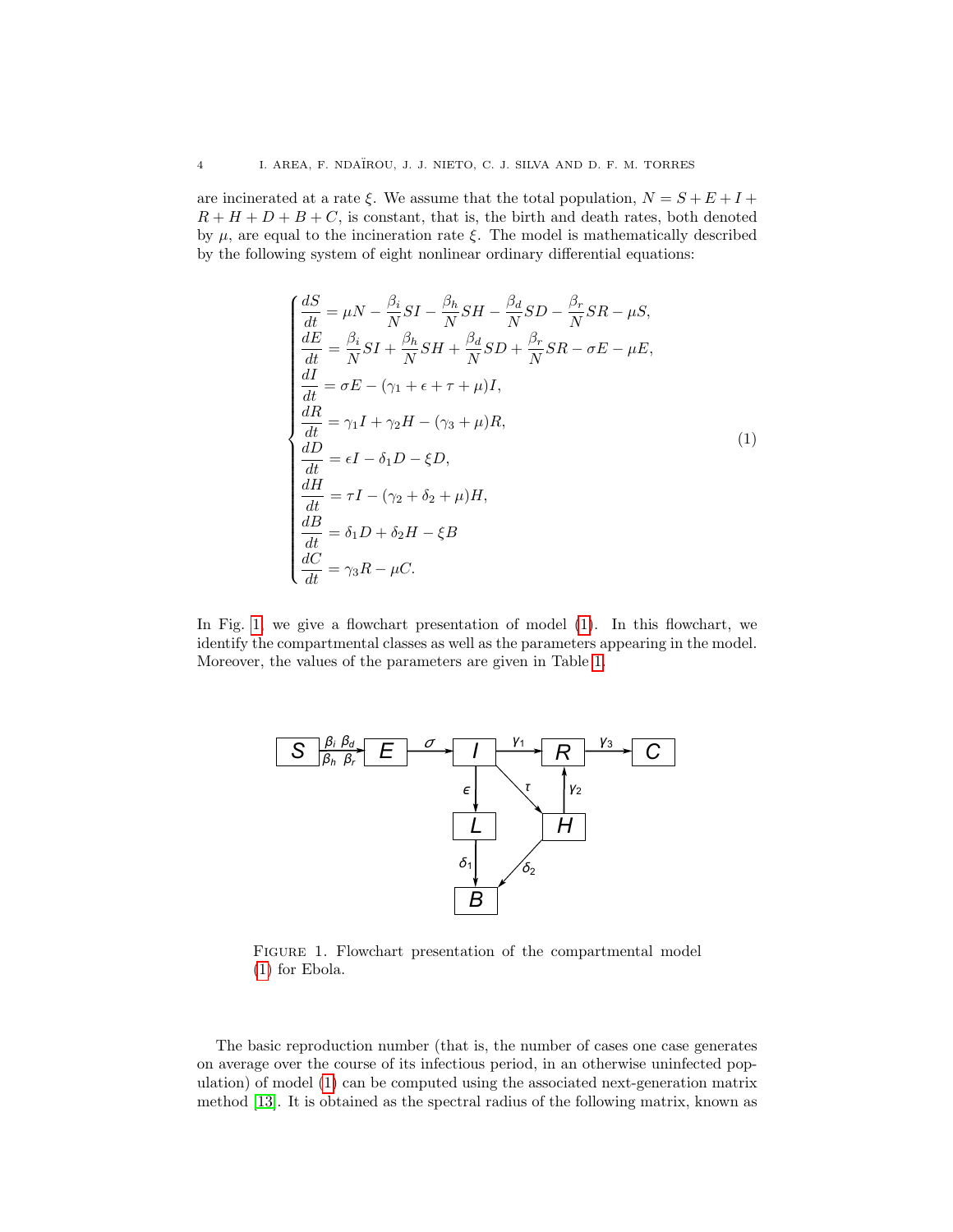the next-generation-matrix:

$$
FV^{-1} = \begin{pmatrix} A_{11} & A_{12} & A_{13} & A_{14} & A_{15} \\ 0 & 0 & 0 & 0 & 0 \\ 0 & 0 & 0 & 0 & 0 \\ 0 & 0 & 0 & 0 & 0 \\ 0 & 0 & 0 & 0 & 0 \\ 0 & 0 & 0 & 0 & 0 \end{pmatrix},
$$

where

$$
A_{11} = \frac{a_3 \beta_i \sigma a_1 a_4 + a_3 \beta_r \sigma (a_4 \gamma_1 + \tau \gamma_2) + \beta_d \epsilon \sigma a_1 a_4 + a_3 \beta_h \tau \sigma a_1}{a_1 a_2 a_3 a_4 a_5},
$$
  

$$
A_{12} = \frac{\beta_r}{a_1} + \frac{\beta_r (a_4 \gamma_1 + \tau \gamma_2)}{a_1 a_2 a_3} + \frac{\beta_d \epsilon}{a_2 a_3} + \frac{\beta_h \tau}{a_2 a_4},
$$
  

$$
A_{13} = \frac{\beta_r}{a_1}, \quad A_{14} = \frac{\beta_d}{a_3}, \quad A_{15} = \frac{\beta_r \gamma_2}{a_1 a_4} + \frac{\beta_h}{a_4}
$$

with

 $a_1 = \gamma_2 + \delta_2 + \mu$ ,  $a_2 = \gamma_3 + \mu$ ,  $a_3 = \delta_1 + \xi$ ,  $a_4 = \sigma + \mu$ , and  $a_5 = \gamma_1 + \epsilon + \tau + \mu$ . Therefore, the basic reproduction number  $R_0$  is given by

$$
R_0 = \frac{\sigma}{a_1 a_2 a_3 a_4 a_5} \left[ a_3 \left( \beta_i (\gamma_3 a_1 + \mu (\gamma_2 + \delta_2) + \mu^2) + \beta_r (\gamma_1 a_1 + \gamma_2 \tau) + \beta_h \tau a_2 \right) \right. \\ \left. + \beta_d \epsilon \left( (\gamma_3 a_1 + \mu (\gamma_2 + \delta_2)) + \mu^2 \right) \right].
$$

As it is well-known, if the basic reproduction number  $R_0 < 1$ , then the infection will stop in the long run; but if  $R_0 > 1$ , then the infection will spread in population.

In this section, we have recalled a model for describing the Ebola virus transmission. Now we want to address the question about how to introduce vaccination as a prevention measure. This is analyzed in the next section.

<span id="page-4-0"></span>3. Mathematical model for Ebola with vaccination. We now introduce vaccination of the susceptible population with the aim of controlling the spread of the disease. We assume that the vaccine is effective so that all vaccinated susceptible individuals become completely recovered (see, e.g., [\[6,](#page-18-17) [27\]](#page-19-9) for vaccination in a SEIR model that corresponds to a system of four nonlinear ordinary differential equa-tions). Let us introduce in model [\(1\)](#page-3-1) a control function  $u(t)$ , which represents the percentage of susceptible individuals being vaccinated at each instant of time  $t$  with  $t \in [0, t<sub>f</sub>]$ . Unfortunately, in many situations, the number of available vaccines does not fulfill the necessities in order to eradicate the disease. In this paper, we consider limitations on the total number of vaccines during a fixed interval of time  $[0, t<sub>f</sub>]$  and on the number of available vaccines at each instant of time t with  $t \in [0, t_f]$ . In order to translate this real situation mathematically, we introduce an extra variable W that denotes the number of vaccines used:

$$
\frac{dW}{dt}(t) = u(t)S(t),
$$
 subject to the initial condition  $W(0) = 0.$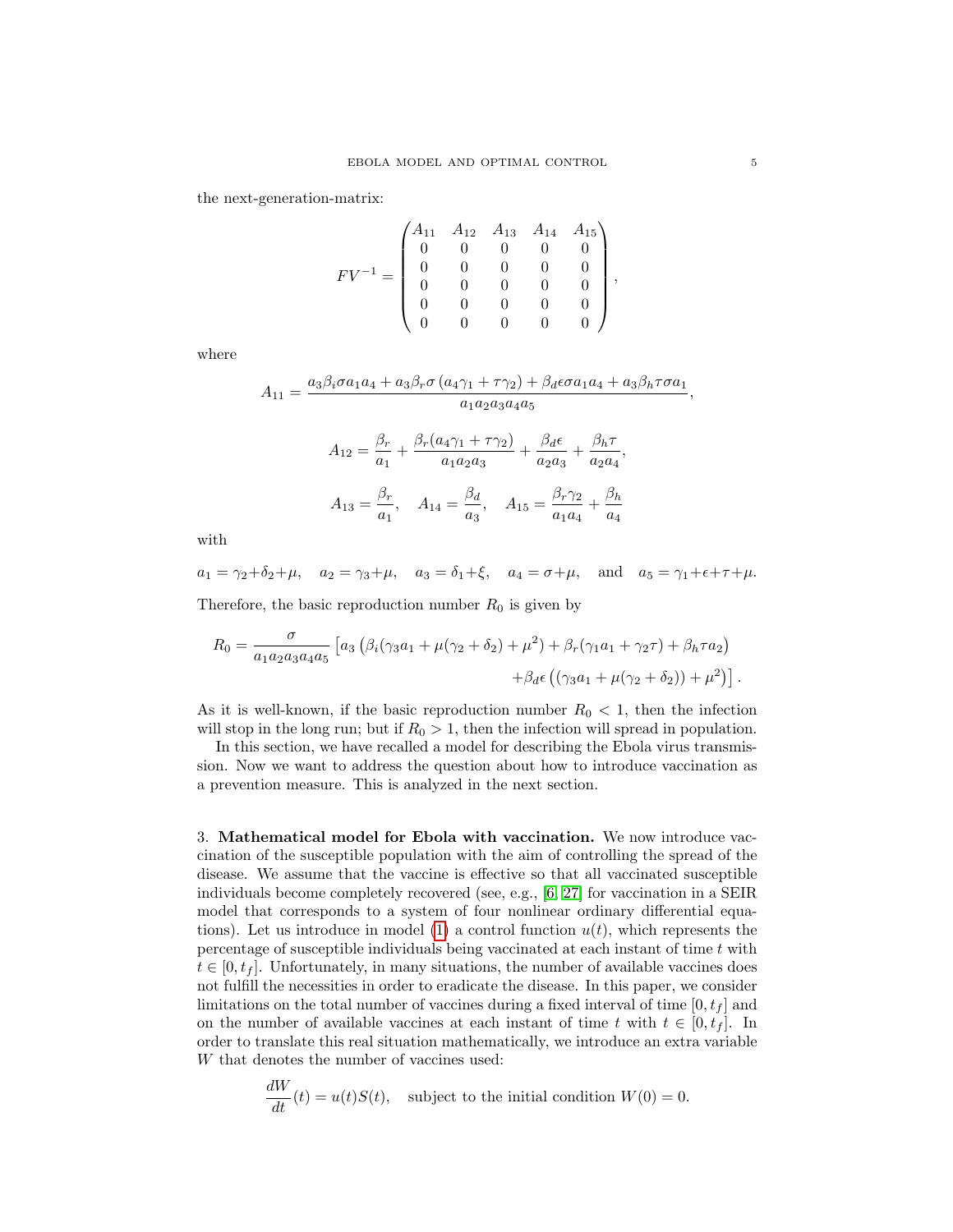| Symbol     | Description                                                                | Value   |
|------------|----------------------------------------------------------------------------|---------|
| $\sigma$   | per capita rate at which exposed individuals become infectious             | 1/11.4  |
| $\mu$      | death rate                                                                 | 14/1000 |
| $\beta_i$  | contact rate of infective and susceptible individuals                      | 0.14    |
| $\beta_d$  | contact rate of infective and dead individuals                             | 0.40    |
| $\beta_h$  | contact rate of infective and hospitalized individuals                     | 0.29    |
| $\beta_r$  | contact rate of infective and asymptomatic individuals                     | 0.185   |
| $\gamma_1$ | per capita rate of progression of individuals from the infectious class    |         |
|            | to the asymptomatic class                                                  | 1/10    |
| $\epsilon$ | fatality rate                                                              | 1/9.6   |
| $\delta_1$ | per capita rate of progression of individuals from the dead class          |         |
|            | to the buried class                                                        | 1/2     |
| $\delta_2$ | per capital rate of progression of individuals from the hospitalized class |         |
|            | to the buried class                                                        | 1/4.6   |
| $\gamma_2$ | per capita rate of progression of individuals from the hospitalized class  |         |
|            | to the asymptomatic class                                                  | 1/5     |
| $\tau$     | per capita rate of progression of individuals from the infectious class    |         |
|            | to the hospitalized class                                                  | 1/5     |
| $\gamma_3$ | per capita rate of progression of individuals from the asymptomatic class  |         |
|            | to the completely recovered class                                          | 1/30    |
|            | incineration rate                                                          | 14/1000 |

6 I. AREA, F. NDA¨IROU, J. J. NIETO, C. J. SILVA AND D. F. M. TORRES

Table 1. Parameter values for model [\(1\)](#page-3-1), corresponding to a basic reproduction number  $R_0 = 2.287$ . The values of the parameters come from [\[7,](#page-18-18) [14,](#page-18-19) [22,](#page-18-20) [24,](#page-18-4) [28,](#page-19-10) [34,](#page-19-1) [35\]](#page-19-11).

Hence, the model with vaccination is given by the following system of nine nonlinear ordinary differential equations:

<span id="page-5-1"></span>
$$
\begin{cases}\n\frac{dS}{dt}(t) = \mu N - \frac{\beta_i}{N} S(t)I(t) - \frac{\beta_h}{N} S(t)H(t) - \frac{\beta_d}{N} S(t)D(t) \\
-\frac{\beta_r}{N} S(t)R(t) - \mu S(t) - S(t)u(t), \\
\frac{dE}{dt}(t) = \frac{\beta_i}{N} S(t)I(t) + \frac{\beta_h}{N} S(t)H(t) + \frac{\beta_d}{N} S(t)D(t) \\
+\frac{\beta_r}{N} S(t)R(t) - \sigma E(t) - \mu E(t), \\
\frac{dI}{dt}(t) = \sigma E(t) - (\gamma_1 + \epsilon + \tau + \mu)I(t), \\
\frac{dR}{dt}(t) = \gamma_1 I(t) + \gamma_2 H(t) - (\gamma_3 + \mu)R(t), \\
\frac{dD}{dt}(t) = \epsilon I(t) - (\delta_1 + \xi)D(t), \\
\frac{dH}{dt}(t) = \tau I(t) - (\gamma_2 + \delta_2 + \mu)H(t), \\
\frac{dB}{dt}(t) = \delta_1 D(t) + \delta_2 H(t) - \xi B(t), \\
\frac{dC}{dt}(t) = \gamma_3 R(t) - \mu C(t) + S(t)u(t), \\
\frac{dW}{dt}(t) = S(t)u(t).\n\end{cases}
$$
\n(2)

<span id="page-5-0"></span>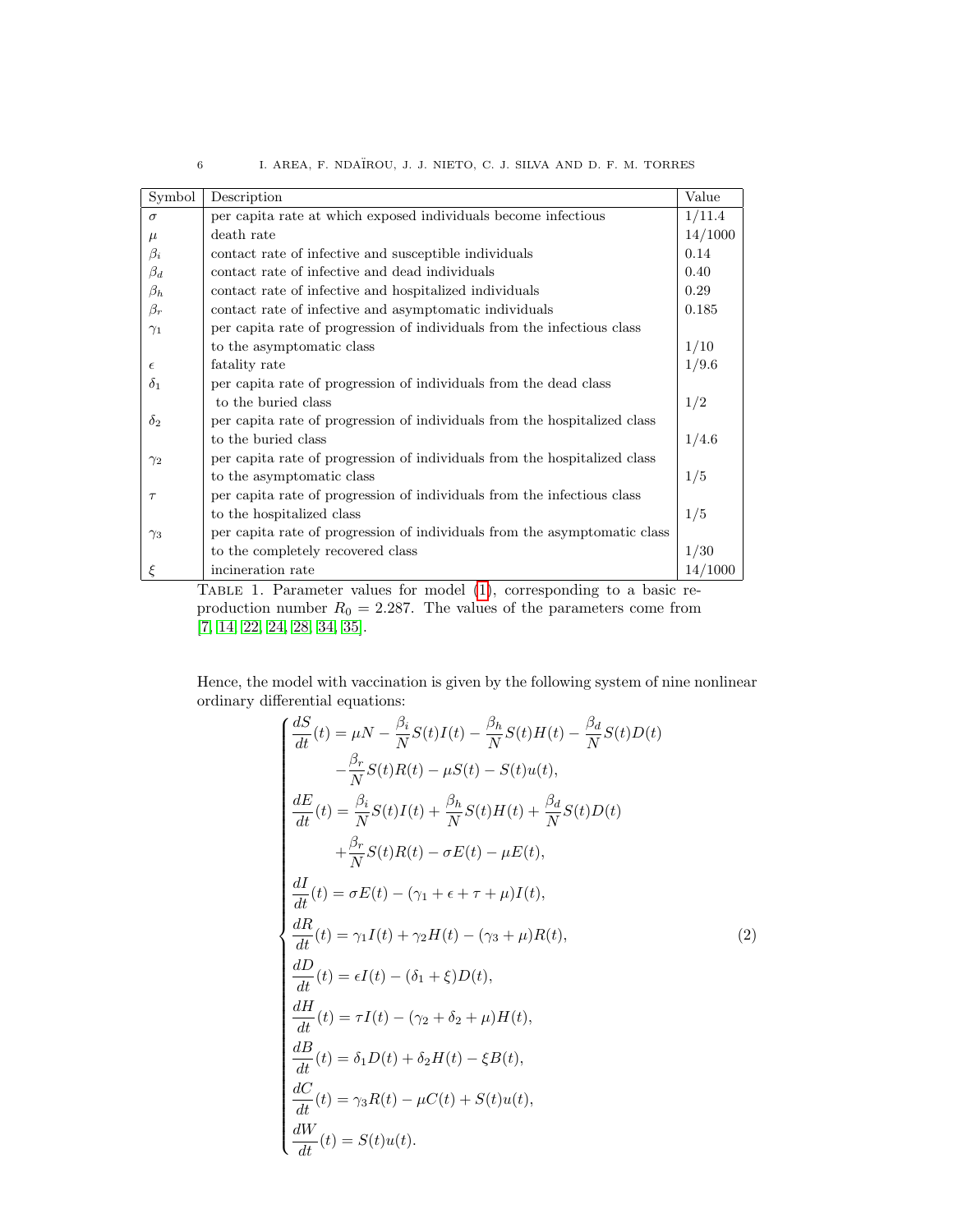In model [\(2\)](#page-5-1), the vaccination parameter is fixed. In the next section, we address the question of how to choose this parameter in an optimal way along time.

<span id="page-6-0"></span>4. Optimal control with an end-point state constraint. We start by considering the case where the total number of available vaccines, in a fixed period of time, is limited. We formulate and solve analytically such optimal control problem with end-point state constraint, which will be then solved numerically in Section [6.](#page-10-0)

We consider the model with vaccination [\(2\)](#page-5-1) and formulate the optimal control problem with the aim to determine the vaccination strategy u over a fixed interval of time  $[0, t_f]$  that minimizes the cost functional

<span id="page-6-2"></span>
$$
J(u) = \int_0^{t_f} \left[ w_1 I(t) + w_2 u^2(t) \right] dt,
$$
 (3)

where the constants  $w_1$  and  $w_2$  represent the weights associated with the number of infected individuals and on the cost associated with the vaccination program, respectively. We assume that the control function  $u$  takes values between 0 and 1. When  $u(t) = 0$ , no susceptible individual is vaccinated at time t; if  $u(t) = 1$ , then all susceptible individuals are vaccinated at t. Let  $\vartheta$  denote the total amount of available vaccines in a fixed period of time  $[0, t<sub>f</sub>]$ . This constraint is represented by

<span id="page-6-1"></span>
$$
W(t_f) \leq \vartheta. \tag{4}
$$

$$
_{\rm Let}
$$

$$
x(t) = (x_1(t), \dots, x_9(t)) = (S(t), E(t), I(t), R(t), D(t), H(t), B(t), C(t), W(t)) \in \mathbb{R}^9.
$$

The optimal control problem consists to find the optimal trajectory  $\tilde{x}$  associated with the optimal control  $\tilde{u}$ , satisfying the control system [\(2\)](#page-5-1), the initial conditions

<span id="page-6-3"></span>
$$
x(0) = (18000, 0, 15, 0, 0, 0, 0, 0, 0)
$$
\n
$$
(5)
$$

(see [\[4\]](#page-18-8)), the constraint [\(4\)](#page-6-1), and where the control  $\tilde{u} \in \Omega$  minimizes the objective functional [\(3\)](#page-6-2) with

<span id="page-6-4"></span>
$$
\Omega = \left\{ u(\cdot) \in L^{\infty}(0, t_f) \, | \, 0 \le u(t) \le 1 \right\}.
$$
\n
$$
(6)
$$

The existence of an optimal control  $\tilde{u}$  and associated optimal trajectory  $\tilde{x}$  comes from the convexity of the integrand of the cost function [\(3\)](#page-6-2) with respect to the control  $u$  and the Lipschitz property of the state system with respect to state variables  $x$  (see, e.g., [\[8,](#page-18-21) [16\]](#page-18-22) for existence results of optimal solutions). According to the Pontryagin Maximum Principle [\[31\]](#page-19-6), if  $\tilde{u} \in \Omega$  is optimal for the problem [\(2\)](#page-5-1), [\(3\)](#page-6-2) with initial conditions [\(5\)](#page-6-3) and fixed final time  $t_f$ , then there exists  $\lambda \in$  $AC([0, t<sub>f</sub>]; \mathbb{R}^{9}), \lambda(t) = (\lambda_1(t), \ldots, \lambda_9(t)),$  called the *adjoint vector*, such that

$$
\dot{x} = \frac{\partial \mathcal{H}_1}{\partial \lambda}
$$
 and  $\dot{\lambda} = -\frac{\partial \mathcal{H}_1}{\partial x}$ ,

where the Hamiltonian  $\mathcal{H}_1$  is defined by

$$
\mathcal{H}_1(x, u, \lambda) = w_1 x_3 + w_2 u^2(t) + \lambda (f(x) + Ax + Bxu)
$$

 $(f f 0 0 0 0 0 0 0)$ 

with

$$
f_1 = \mu N - \frac{\beta_i}{N} S(t)I(t) - \frac{\beta_h}{N} S(t)H(t) - \frac{\beta_d}{N} S(t)D(t) - \frac{\beta_r}{N} S(t)R(t),
$$
  

$$
f_2 = \frac{\beta_i}{N} S(t)I(t) + \frac{\beta_h}{N} S(t)H(t) + \frac{\beta_d}{N} S(t)D(t) + \frac{\beta_r}{N} S(t)R(t),
$$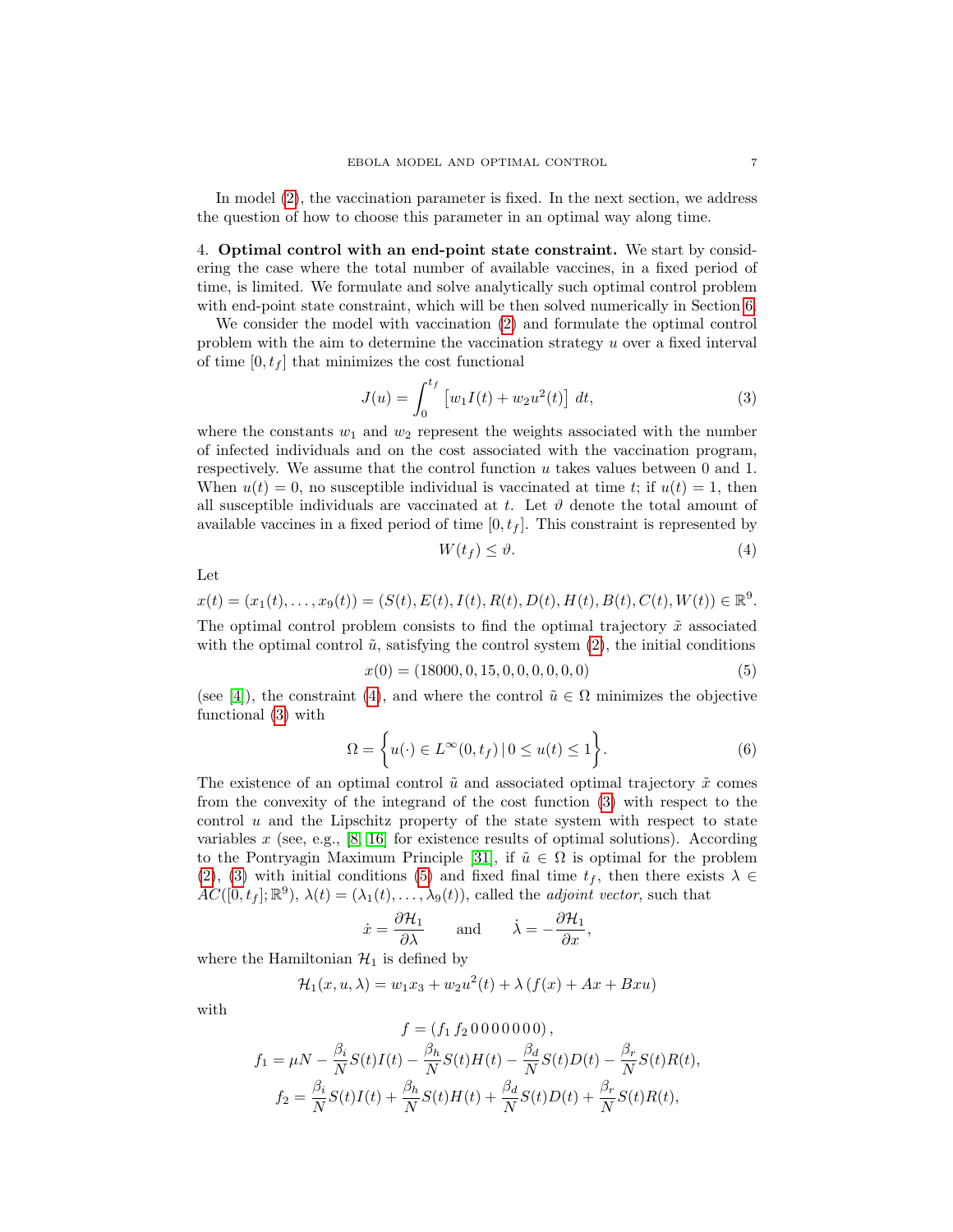|   | $-\mu$   |            |                     |                   |                            |  |
|---|----------|------------|---------------------|-------------------|----------------------------|--|
|   | $\sigma$ |            |                     |                   |                            |  |
|   | $\theta$ | $\gamma_1$ | $-(\gamma_3 + \mu)$ |                   | $\gamma_{2}$               |  |
| А | U        | $\epsilon$ | $\theta$            | $-(\delta_1+\xi)$ |                            |  |
|   |          |            |                     |                   | $-(\gamma_2+\delta_2+\mu)$ |  |
|   |          |            |                     |                   |                            |  |
|   |          |            | $\gamma_3$          |                   |                            |  |
|   |          |            |                     |                   |                            |  |

with  $\Lambda = -(\gamma_1 + \epsilon + \tau + \mu)$ , and

 $B = (b Z),$ 

where  $b = (-100000011)^T$  and  $Z = 0$  with 0 the  $8 \times 9$  null matrix. The minimization condition

<span id="page-7-0"></span>
$$
\mathcal{H}_1\left(\tilde{x}(t),\tilde{u}(t),\tilde{\lambda}(t)\right) = \min_{u \in \Omega} \mathcal{H}_1\left(\tilde{x}(t),u,\tilde{\lambda}(t)\right) \tag{7}
$$

holds almost everywhere on [0,  $t_f$ ]. Moreover, transversality conditions  $\lambda_i(t_f) = 0$ ,  $i = 1, \ldots, 8$ , hold. Solving the minimality condition [\(7\)](#page-7-0) on the interior of the set of admissible controls  $\Omega$  gives

$$
\tilde{u}(t) = -\frac{1}{2} \frac{\left(-\tilde{\lambda}_1(t) + \tilde{\lambda}_8(t) + \tilde{\lambda}_9(t)\right)\tilde{x}_1(t)}{\omega_2},
$$

where the adjoint functions satisfy

<span id="page-7-1"></span>
$$
\begin{cases}\n\dot{\tilde{\lambda}}_{1} = -\tilde{\lambda}_{1} \left( -\frac{\beta_{i}}{N} \tilde{x}_{3} - \frac{\beta_{h}}{N} \tilde{x}_{6} - \frac{\beta_{d}}{N} \tilde{x}_{5} - \frac{\beta_{r}}{N} \tilde{x}_{4} - \mu - \tilde{u} \right) \\
- \tilde{\lambda}_{2} \left( \frac{\beta_{i}}{N} \tilde{x}_{3} + \frac{\beta_{h}}{N} \tilde{x}_{6} + \frac{\beta_{d}}{N} \tilde{x}_{5} + \frac{\beta_{r}}{N} \tilde{x}_{4} \right) - \tilde{\lambda}_{8} \tilde{u} - \tilde{\lambda}_{9} \tilde{u}, \\
\dot{\tilde{\lambda}}_{2} = -\tilde{\lambda}_{2} \left( -\sigma - \mu \right) - \tilde{\lambda}_{3} \sigma, \\
\dot{\tilde{\lambda}}_{3} = -\omega_{1} + \tilde{\lambda}_{1} \frac{\beta_{i}}{N} \tilde{x}_{1} - \tilde{\lambda}_{2} \frac{\beta_{i}}{N} \tilde{x}_{1} - \tilde{\lambda}_{3} \left( -\gamma_{1} - \epsilon - \tau - \mu \right) - \tilde{\lambda}_{4} \gamma_{1} - \tilde{\lambda}_{5} \epsilon - \tilde{\lambda}_{6} \tau, \\
\dot{\tilde{\lambda}}_{4} = \tilde{\lambda}_{1} \frac{\beta_{r}}{N} \tilde{x}_{1} - \tilde{\lambda}_{2} \frac{\beta_{r}}{N} \tilde{x}_{1} - \tilde{\lambda}_{4} \left( -\gamma_{3} - \mu \right) - \tilde{\lambda}_{8} \gamma_{3}, \\
\dot{\tilde{\lambda}}_{5} = \tilde{\lambda}_{1} \frac{\beta_{d}}{N} \tilde{x}_{1} - \tilde{\lambda}_{2} \frac{\beta_{d}}{N} \tilde{x}_{1} - \tilde{\lambda}_{5} \left( -\delta_{1} - \xi \right) - \tilde{\lambda}_{7} \delta_{1}, \\
\dot{\tilde{\lambda}}_{6} = \tilde{\lambda}_{1} \frac{\beta_{h}}{N} \tilde{x}_{1} - \tilde{\lambda}_{2} \frac{\beta_{h}}{N} \tilde{x}_{1} - \tilde{\lambda}_{4} \gamma_{2} - \tilde{\lambda}_{6} \left( -\gamma_{2} - \delta_{2} - \mu \right) - \tilde{\lambda}_{7} \delta_{2}, \\
\dot{\tilde{\lambda}}_{7} = \tilde{\lambda
$$

Since W has initial and terminal conditions, the adjoint function  $\lambda_9$ , associated with the state variable W, has no transversality condition. From [\(8\)](#page-7-1),  $\tilde{\lambda}_9 \equiv k$ , where the constant k must be such that the end point conditions  $W(0) = 0$  and  $W(t_f) = \vartheta$  are satisfied. As the optimal control  $\tilde{u}$  can take values on the boundary of the control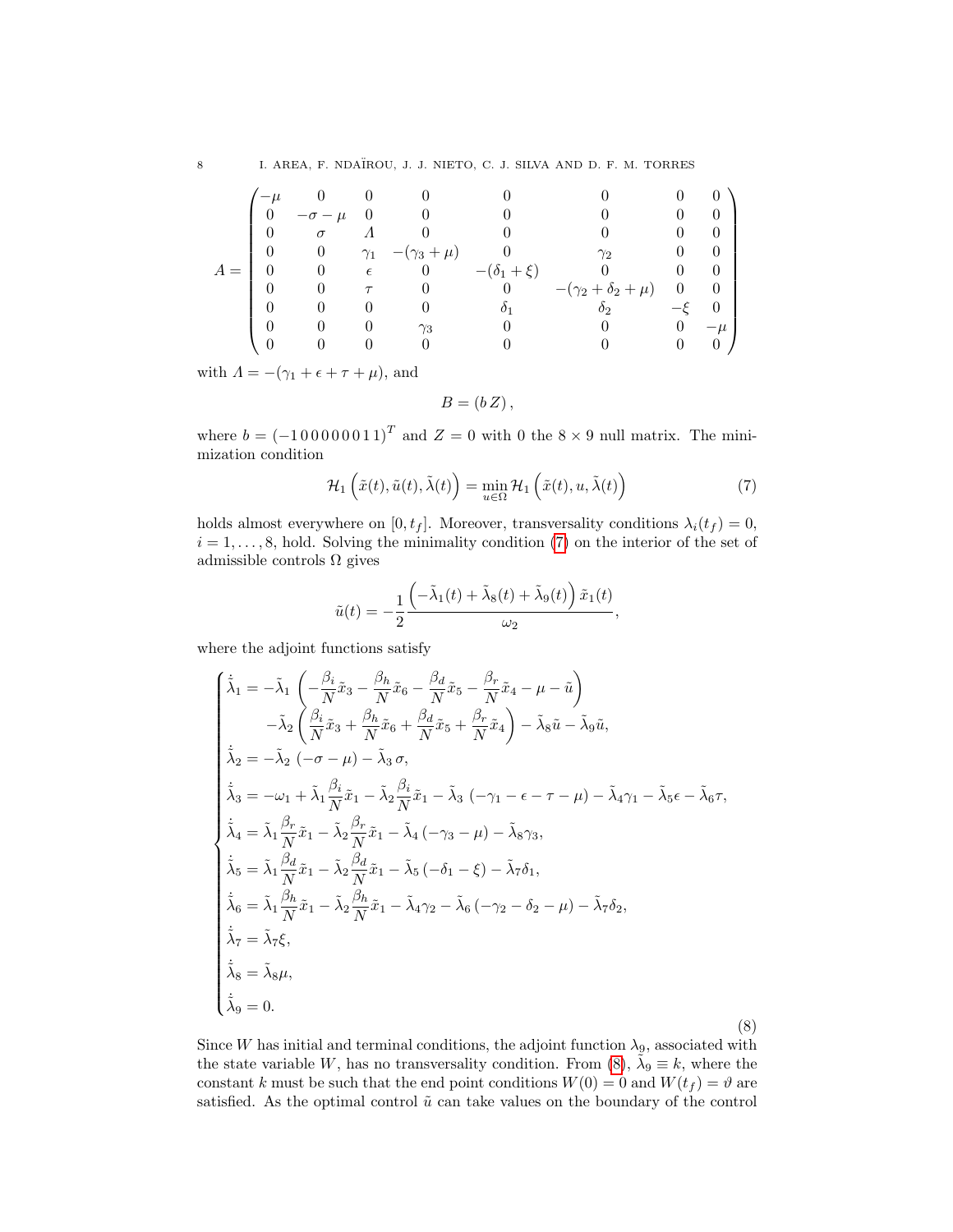set [0, 1], the optimal control  $\tilde{u}$  must satisfy

<span id="page-8-1"></span>
$$
\tilde{u}(t) = \min\left\{1, \max\left\{0, \frac{1}{2} \frac{\left(\tilde{\lambda}_1(t) - \tilde{\lambda}_8(t) - \tilde{\lambda}_9(t)\right)\tilde{x}_1(t)}{\omega_2}\right\}\right\}.
$$
\n(9)

The optimal control  $\tilde{u}$  given by [\(9\)](#page-8-1) is unique due to the boundedness of the state and adjoint functions and the Lipschitz property of systems [\(2\)](#page-5-1) and [\(8\)](#page-7-1).

We would like to note that if we consider the optimal control problem without any restriction on the number of available vaccines, that is, to find the optimal solution  $(\tilde{x}, \tilde{u})$ , with  $\tilde{u} \in \Omega$ , which minimizes the cost functional [\(3\)](#page-6-2) subject to the control system [\(2\)](#page-5-1), initial conditions [\(5\)](#page-6-3), and free final conditions  $(x_1(t_f), \ldots, x_9(t_f))$ , then the adjoint functions  $(\lambda_1, \ldots, \lambda_9)$  must satisfy transversality conditions  $\lambda_i(t_f) = 0$ ,  $i = 1, \ldots, 9$ , and, since  $\tilde{\lambda}_9 = 0$ , the optimal control is given by

$$
\tilde{u}(t) = \min \left\{ 1, \max \left\{ 0, \frac{1}{2} \frac{\left(\tilde{\lambda}_1(t) - \tilde{\lambda}_8(t)\right) \tilde{x}_1(t)}{\omega_2} \right\} \right\}.
$$

In a concrete situation, the number of available vaccines is always limited. Therefore, it is also important to study the optimal control problem with such kind of constraints. This is done in Section [5.](#page-8-0) Both problems, with and without constraints, are numerically solved in Section [6.](#page-10-0)

<span id="page-8-0"></span>5. Optimal control with a mixed state control constraint. A particularly challenging situation in vaccination programs happens when there is a limited supply of vaccines at each instant of time for a fixed interval of time  $[0, t<sub>f</sub>]$ . In order to study this health public problem, from the optimal point of view, we formulate an optimal control problem with a mixed state control constraint (see, e.g.,  $[6]$ ). The cost functional [\(3\)](#page-6-2) remains [\(3\)](#page-6-2), the one considered in previous section, as well as the set of admissible controls  $\Omega$  [\(6\)](#page-6-4). The end point state constraint [\(4\)](#page-6-1) is replaced by the following mixed state control constraint:

$$
S(t)u(t) \le \vartheta, \quad \vartheta \ge 0, \text{ for almost all } t \in [0, t_f],
$$

which should be satisfied at almost every instant of time during the whole vaccination program. Analogously to [\[6\]](#page-18-17), we observe that in our optimal control problem the differential equation

$$
\frac{dW}{dt}(t) = S(t)u(t)
$$

does not appear neither in the cost and in any other differential equation, nor in the mixed state control constraint. Thus, in this section, the control system does not include the last equation and  $x$  is used to denote

$$
x(t) = (x_1(t), \dots, x_8(t)) = (S(t), E(t), I(t), R(t), D(t), H(t), B(t), C(t)) \in \mathbb{R}^8.
$$

Let us consider the initial conditions  $(5)$ . The control system can be rewritten in the following way:

$$
\frac{dx(t)}{dt} = f(x(t)) + Ax(t) + Bx(t)u(t),
$$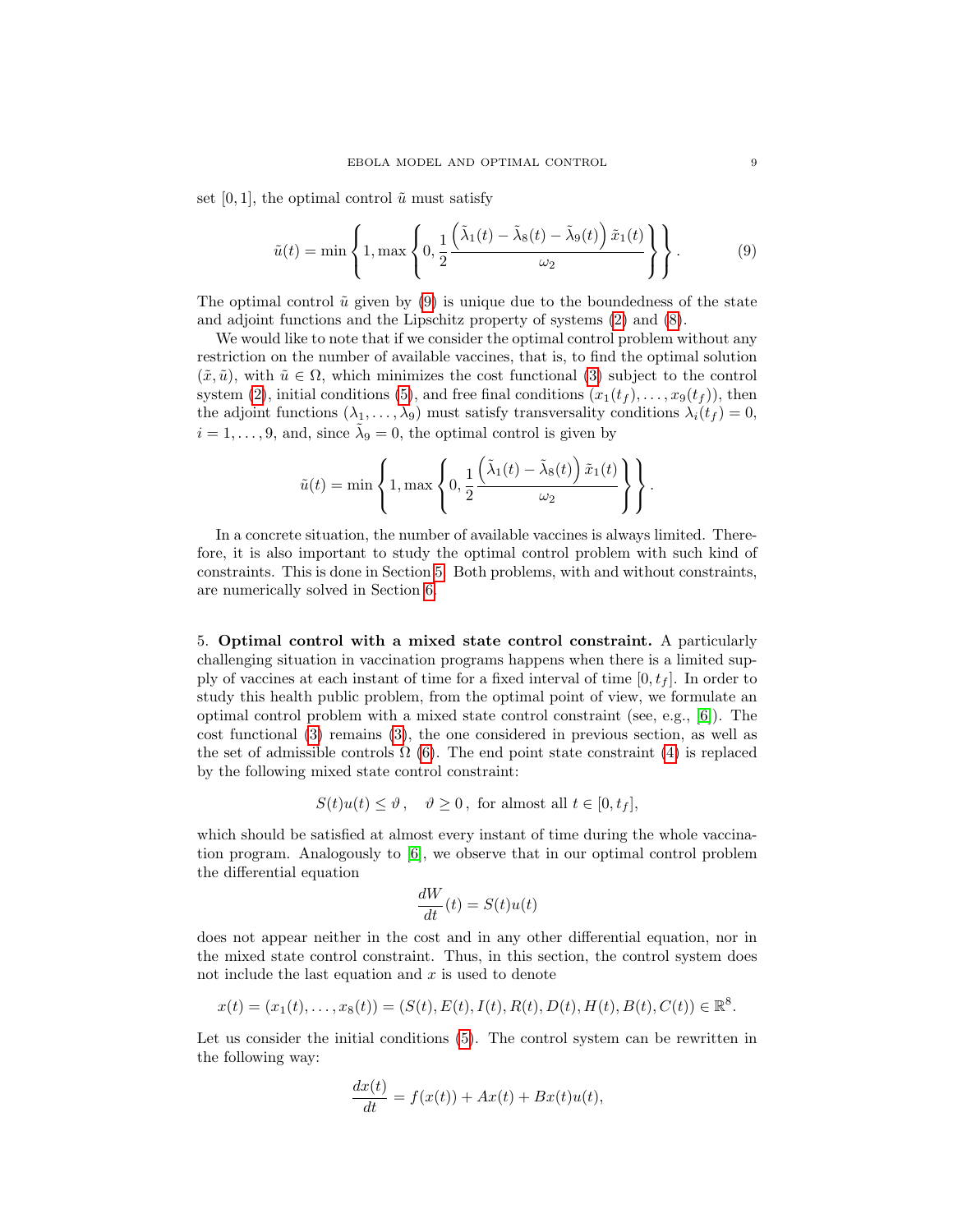with

$$
A = \begin{pmatrix} -\mu & 0 & 0 & 0 & 0 & 0 & 0 & 0 & 0 \\ 0 & -\sigma - \mu & 0 & 0 & 0 & 0 & 0 & 0 \\ 0 & \sigma & \Lambda & 0 & 0 & 0 & 0 & 0 \\ 0 & 0 & \gamma_1 & -(\gamma_3 + \mu) & 0 & \gamma_2 & 0 & 0 \\ 0 & 0 & \epsilon & 0 & -(\delta_1 + \xi) & 0 & 0 & 0 \\ 0 & 0 & \tau & 0 & 0 & -(\gamma_2 + \delta_2 + \mu) & 0 & 0 \\ 0 & 0 & 0 & 0 & \delta_1 & \delta_2 & -\xi & 0 \\ 0 & 0 & 0 & \gamma_3 & 0 & 0 & 0 & -\mu \end{pmatrix},
$$

 $\Lambda = -(\gamma_1 + \epsilon + \tau + \mu),$ 

 $B = (b Z),$ 

where  $b = (-10000001)^T$  and  $Z = 0$  with 0 the  $7 \times 8$  null matrix, and

$$
f = (f_1 f_2 0 0 0 0 0 0),
$$

with

$$
f_1 = \mu N - \frac{\beta_i}{N} S(t)I(t) - \frac{\beta_h}{N} S(t)H(t) - \frac{\beta_d}{N} S(t)D(t) - \frac{\beta_r}{N} S(t)R(t)
$$

and

$$
f_2 = \frac{\beta_i}{N} S(t)I(t) + \frac{\beta_h}{N} S(t)H(t) + \frac{\beta_d}{N} S(t)D(t) + \frac{\beta_r}{N} S(t)R(t).
$$

It follows from Theorem 23.11 in [\[11\]](#page-18-23) that problem  $(2)$ – $(6)$  has a solution (see also [\[6\]](#page-18-17)). Let  $(\tilde{x}, \tilde{u})$  denote such solution. To determine it, we apply the Pontryagin Maximum Principle (see, e.g., Theorem 7.1 in [\[12\]](#page-18-24)): there exists multipliers  $\lambda_0 \leq 0$ ,  $\lambda \in AC([0, t_f]; \mathbb{R}^8)$ , and  $\psi \in L^1([0, t_f]; \mathbb{R})$ , such that

- min $\{|\lambda(t)| : t \in [0, t_f]\} > \lambda_0$  (nontriviality condition);
- $\frac{d\lambda(t)}{dt} = -\frac{\partial \mathcal{H}_2}{\partial x}(\tilde{x}(t), \tilde{u}(t), \lambda_0, \lambda(t), \psi(t))$  (adjoint system);
- $\lambda(t)B\tilde{x}(t) + \psi(t)\tilde{x}_1(t) + \lambda_0 w_2 \tilde{u}^2(t) \in \mathcal{N}_{[0,1]}(\tilde{u}(t))$  a.e. and

 $\mathcal{H}_2(\tilde{x}(t), \tilde{u}(t), \lambda_0, \lambda(t), \psi(t)) \leq \mathcal{H}_2(\tilde{x}(t), v, \lambda_0, \lambda(t), \psi(t)), \forall v \in [0, 1] : \tilde{x}_1(t)v \leq \vartheta$ 

(minimality condition);

- $\psi(t)(\tilde{x}_1(t)\tilde{u}(t) \vartheta) = 0$  and  $\psi(t) \leq 0$  a.e.;
- $\lambda(t_f) = (0, \ldots, 0)$  (transversality conditions);

where the Hamiltonian  $\mathcal{H}_2$  for problem [\(2\)](#page-5-1)–[\(6\)](#page-6-4) is defined by

$$
\mathcal{H}_2(x, u, \lambda_0, \lambda, \psi) = \lambda_0 \left( w_1 x_3 + w_2 u^2 \right) + \lambda \left( f(x) + Ax + Bxu \right) + \psi(Su - \vartheta),
$$

and  $\mathcal{N}_{[0,1]}(\tilde{u}(t))$  stands for the normal cone from convex analysis to [0, 1] at the optimal control  $\tilde{u}(t)$  (see, e.g., [\[11\]](#page-18-23)). The optimal solution  $(\tilde{x}, \tilde{u})$  is normal (see [\[6\]](#page-18-17) for details), so we can choose  $\lambda_0 = 1$ . Analogously to previous section, we obtain a closed form of the unique optimal control  $\tilde{u}$ :

$$
\tilde{u}(t) = \min \left\{ 1, \max \left\{ 0, \frac{1}{2} \frac{\left(\tilde{\lambda}_1(t) - \tilde{\lambda}_8(t) - \psi(t)\right) \tilde{x}_1(t)}{\omega_2} \right\} \right\}.
$$

The theoretical results obtained in Sections [4](#page-6-0) and [5](#page-8-0) are illustrated numerically in the next section.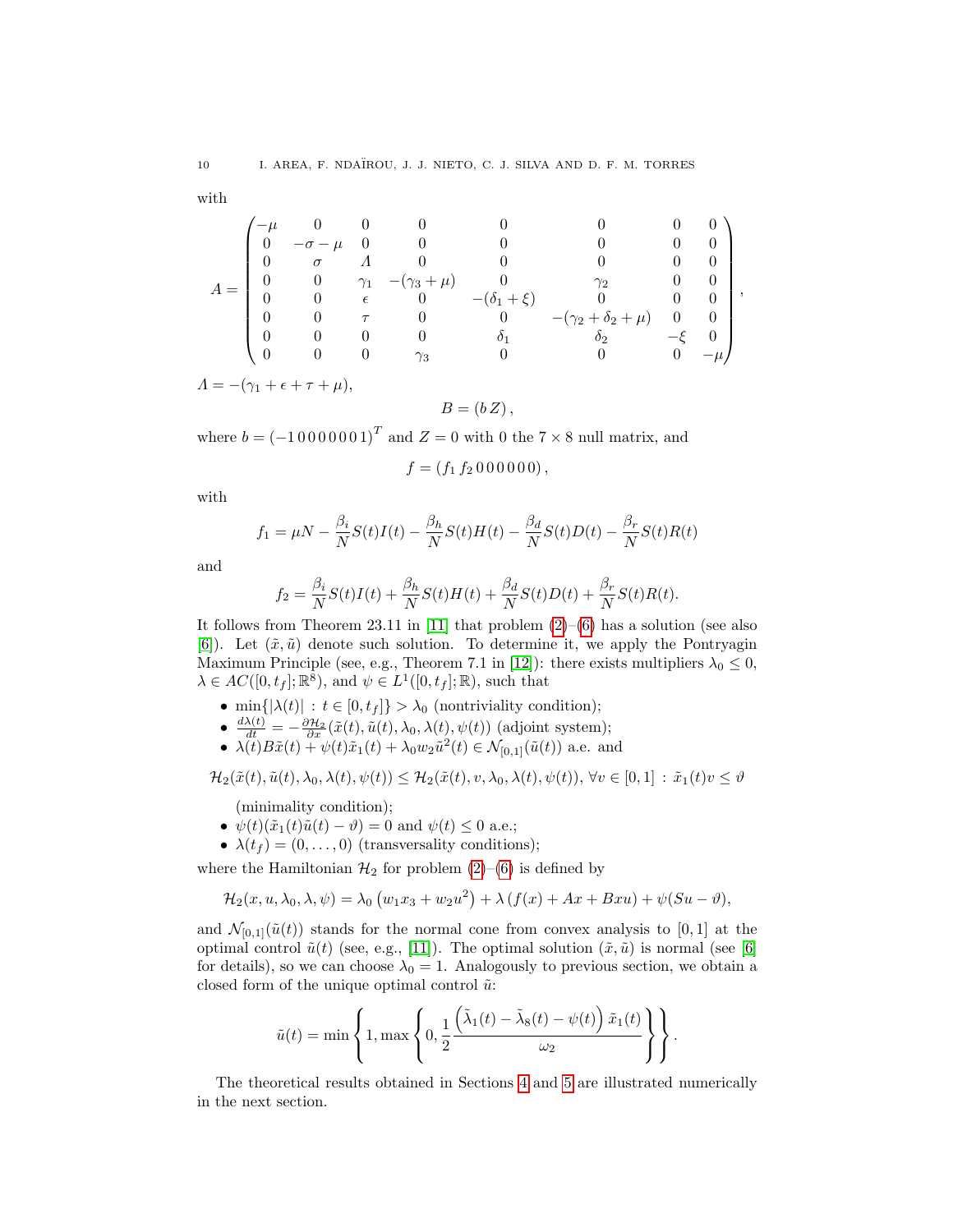<span id="page-10-0"></span>6. Numerical simulations. We start the numerical simulations by considering an intervention of 90 days, initial conditions given in [\(5\)](#page-6-3), and the evolution of cumulative confirmed cases based on the data from the World Health Organization (WHO), following all the reports of the disease in the three main affected countries of Western Africa of the 2014 Ebola outbreak, namely, Liberia, Guinea and Sierra Leone. The model [\(1\)](#page-3-1) with the parameter values from Table [1](#page-5-0) fits the real data from WHO, see Fig. [2a.](#page-10-1) We would like to emphasize that we are just considering the initial period of spreading of the disease, in which the vaccination should be introduced. Looking to a longer period of time (as considered in [\[4\]](#page-18-8)), then the model fits quite well the real data: in [\[4,](#page-18-8) Figure 2] the  $\ell_2$  norm of the difference between the real data and the prediction is 3181, which gives an error of less than 7.3 cases per day, as compared with about 15,000 cases at the end of the outbreak.

<span id="page-10-1"></span>

<span id="page-10-2"></span>Figure 2. (a) Cumulative confirmed cases: in dashed circle line the real data from WHO and in continuous line the values of  $I(t)$  +  $R(t) + D(t) + H(t) + B(t) + C(t) - \mu(N - S(t) - E(t))$  from [\(1\)](#page-3-1) with the parameter values from Table [1.](#page-5-0) (b) Cumulative confirmed cases given in [\(2\)](#page-5-1), when available an unlimited supply of vaccines, also with the parameter values from Table [1.](#page-5-0)

Assuming that, in the near future, an effective vaccine against the Ebola virus will be available, as expected by WHO by the end of 2015, we study three different scenarios, which illustrate limitations on the number of vaccines available and on the capacity of administration of the vaccines by the health care services and humanitarian teams working in the affected countries. The three vaccination scenarios are the following: unlimited supply of vaccines; limited total number of vaccines to be used; and limited supply of vaccines at each instant of time.

<span id="page-10-3"></span>6.1. Unlimited supply of vaccines. Assume  $w_1 = w_2 = 1$ . If we administer from an unlimited supply of vaccines, then the number of total individuals who have an active infection  $I(t)+R(t)+D(t)+H(t)+B(t)-\mu(N-S(t)-E(t)-C(t))$ during the 90 days is a decreasing function in time, and is equal to 3.56 individuals at the final time (see Fig. [2b\)](#page-10-2).

If we compare the case where there is no vaccination with the opposite case of unlimited supply of vaccines, we observe that at the end of 90 days the class of completely recovered individuals has approximately 86.5 individuals in the case of no vaccination and 13468 in the case of unlimited vaccination, which represents 74.82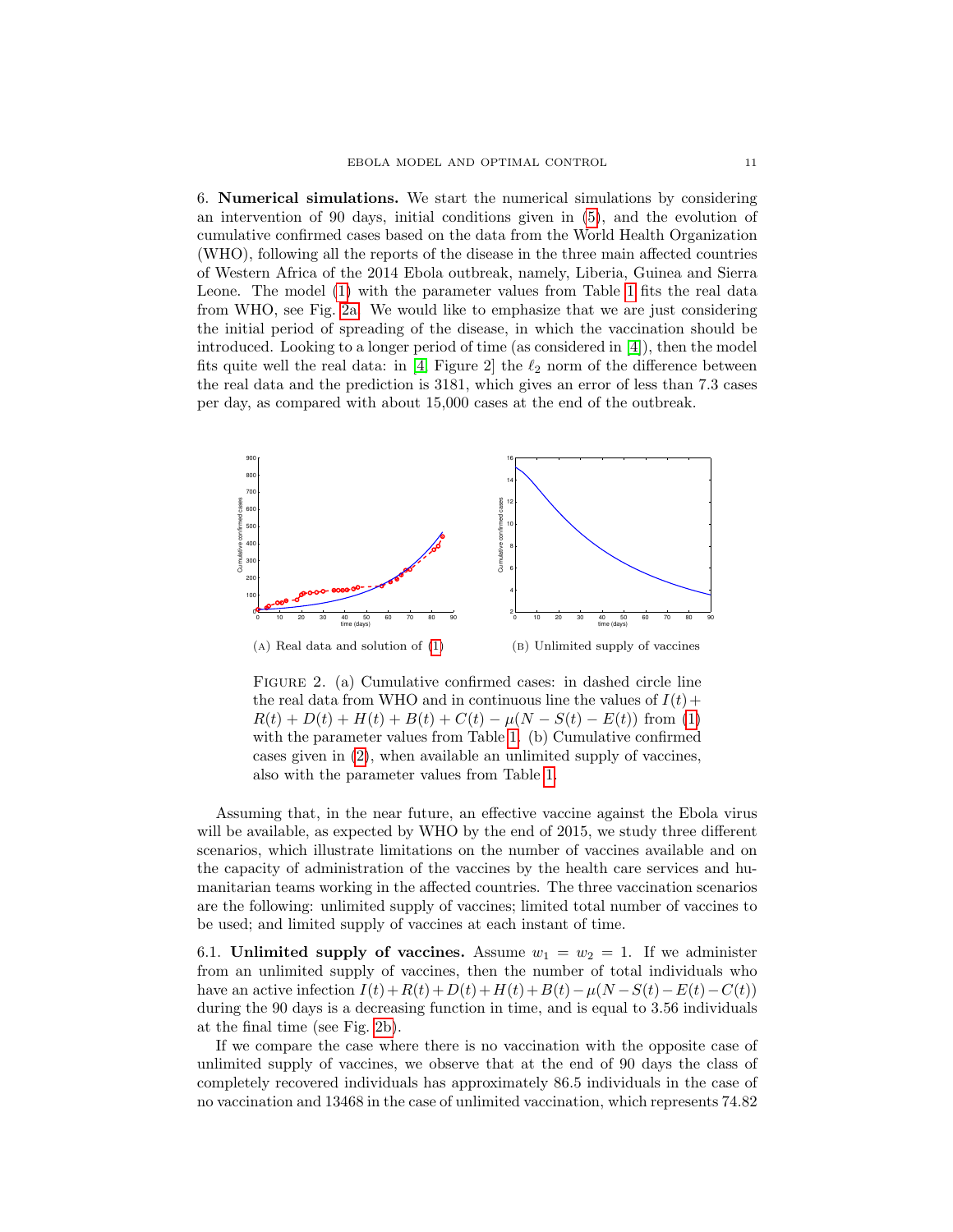per cent of the total population (see Fig. [3–](#page-11-0)[4\)](#page-12-0). If vaccines are available, then the number of individuals that develop active disease is less than one at the end of 7.5 days and less that  $0.1$  at the end of 32.4 days. In the case of no vaccination, the class of active infected individuals has 61.7 individuals at the end of 90 days (see Fig. [3\)](#page-11-0). If no vaccination is provided, then the number of deaths, hospitalizations and burials increases from 1.2 to 262.6, when compared to the case of unlimited supply of vaccines (see Fig. [4\)](#page-12-0). The optimal vaccination policy suggested by the solution

<span id="page-11-0"></span>

FIGURE 3. Individuals  $S(t)$ ,  $E(t)$ ,  $I(t)$  and  $R(t)$ . In dashed line, the case of vaccination without limit on the supply of vaccines; in continuous line, the case with no vaccination with the parameter values from Table [1.](#page-5-0)

of the optimal problem, implies a vaccination of 100 per cent of the susceptible population for approximately 1.62 days followed by a fast reduction of the fraction of susceptible population that is vaccinated. This is based on the fact that the vaccine is effective and once all the susceptible population is vaccinated in a short period of time, then the number of susceptible individuals immediately decreases, since they are transferred to the class of completely recovered individuals, as well as the need of vaccination (see Fig. [5a\)](#page-12-1). The previous results show the importance of an effective vaccine for Ebola virus and the very good results that can be attained if the number of available vaccines satisfies the needs of the population.

<span id="page-11-1"></span>6.2. Limited total number of vaccines. In Fig. [5b,](#page-12-2) we observe that at the end of 90 days, 33786 vaccines were used, if the supply of vaccines is unlimited. In this section, we consider the case where the total number of vaccines used in the 90 days period is limited. We consider the case where the total number of vaccines available is lower or equal than the initial number of susceptible individuals ( $W(90) \le 10000$ ,  $W(90) \le 11000, W(90) \le 13000, W(90) \le 15000, W(90) \le 16000, W(90) \le 18000$ and the case where the total number of vaccines available is bigger than the initial number of susceptible individuals ( $W(90) \le 20000$ ). We first consider  $w_1 = w_2 = 1$ . The cumulative confirmed cases (see Fig. [6\)](#page-13-0) increases in time in the case  $W(90) \leq$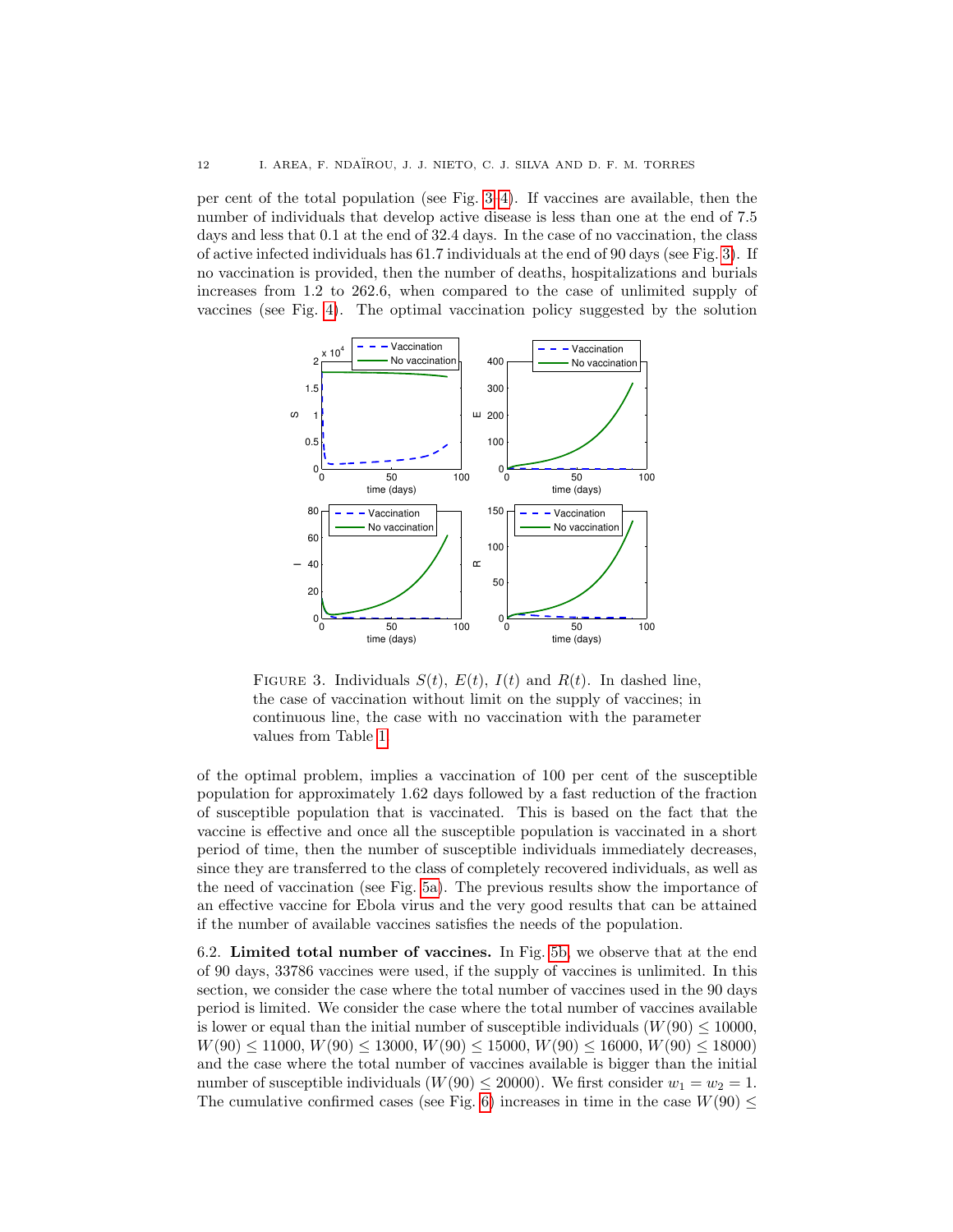<span id="page-12-0"></span>

FIGURE 4. Individuals  $D(t)$ ,  $H(t)$ ,  $B(t)$  and  $C(t)$ , with the parameter values from Table [1.](#page-5-0) In dashed line, the case of vaccination without limit on the supply of vaccines; in continuous line, the case of no vaccination.

<span id="page-12-3"></span><span id="page-12-1"></span>

<span id="page-12-2"></span>FIGURE 5. Optimal control and number of vaccines with the parameter values from Table [1,](#page-5-0) when an unlimited supply of vaccines is available.

10000 and decreases in the case  $W(90) \le 20000$ ,  $t \in [0, 90]$ . At the end of the 90 days period, the total number of individuals who got active infection is approximately 76 and 9.5 individuals in the case  $W(90) \le 10000$  and  $W(90) \le 20000$ , respectively. In the case  $W(90) \le 10000$ , the optimal control takes the maximum value for less than one day (approximately 0.72 days) with a cost equal to 322.74, and in the case  $W(90) \le 20000$ , the optimal control takes the maximum value for approximately 2.2 days with a cost equal to 72.35. The cost associated to the case  $W(90) \le 20000$ is lower than the one in the case  $W(90) \le 10000$ , although more individuals are vaccinated, since the number of individuals in the class  $I$  is lower. Namely, in the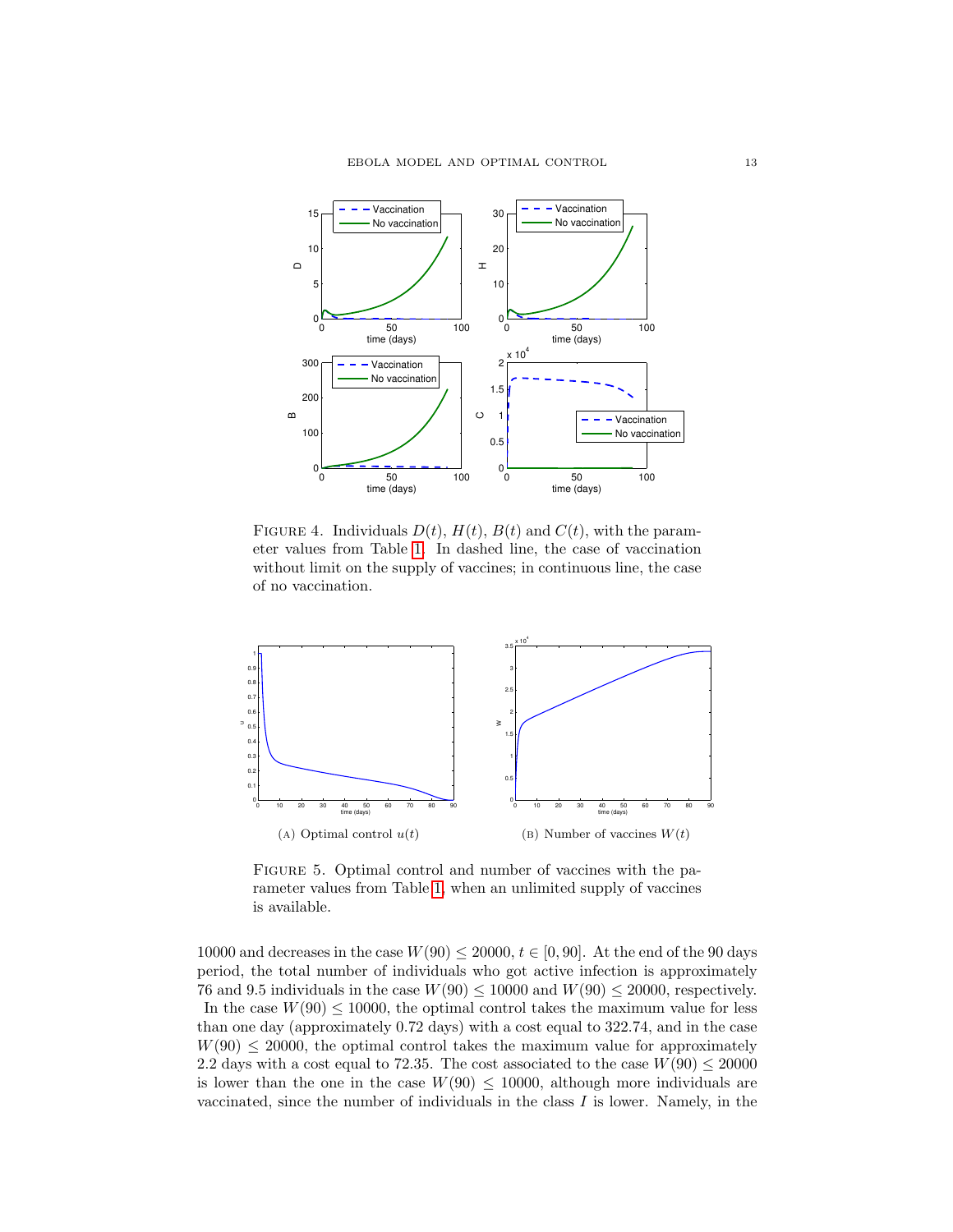<span id="page-13-0"></span>

Figure 6. (a) Cumulative confirmed cases. (b) Optimal control for the case of limited total number of vaccines. Dashed line for  $W(90) \le 10000$  and continuous line for  $W(90) \le 20000$ .



FIGURE 7. Individuals  $S(t)$ ,  $E(t)$ ,  $I(t)$  and  $R(t)$ . The dashed line represents the case where  $W(90) \le 10000$  and the continuous line represents the case where  $W(90) \le 20000$ .

case  $W(90) \le 10000$ , the number of individuals with active infection at the end of 90 days is equal to  $I(90) = 8.4$  and in the case  $W(90) \le 20000$  the respective number is equal to  $I(90) = 0.67$ . This means that in the case  $W(90) \le 10000$ , in a epidemiological scenario corresponding to a basic reproduction number greater than one, 10000 vaccines will not be enough to eradicate the disease. Additionally, if we consider the maximum value for the total number of vaccines used during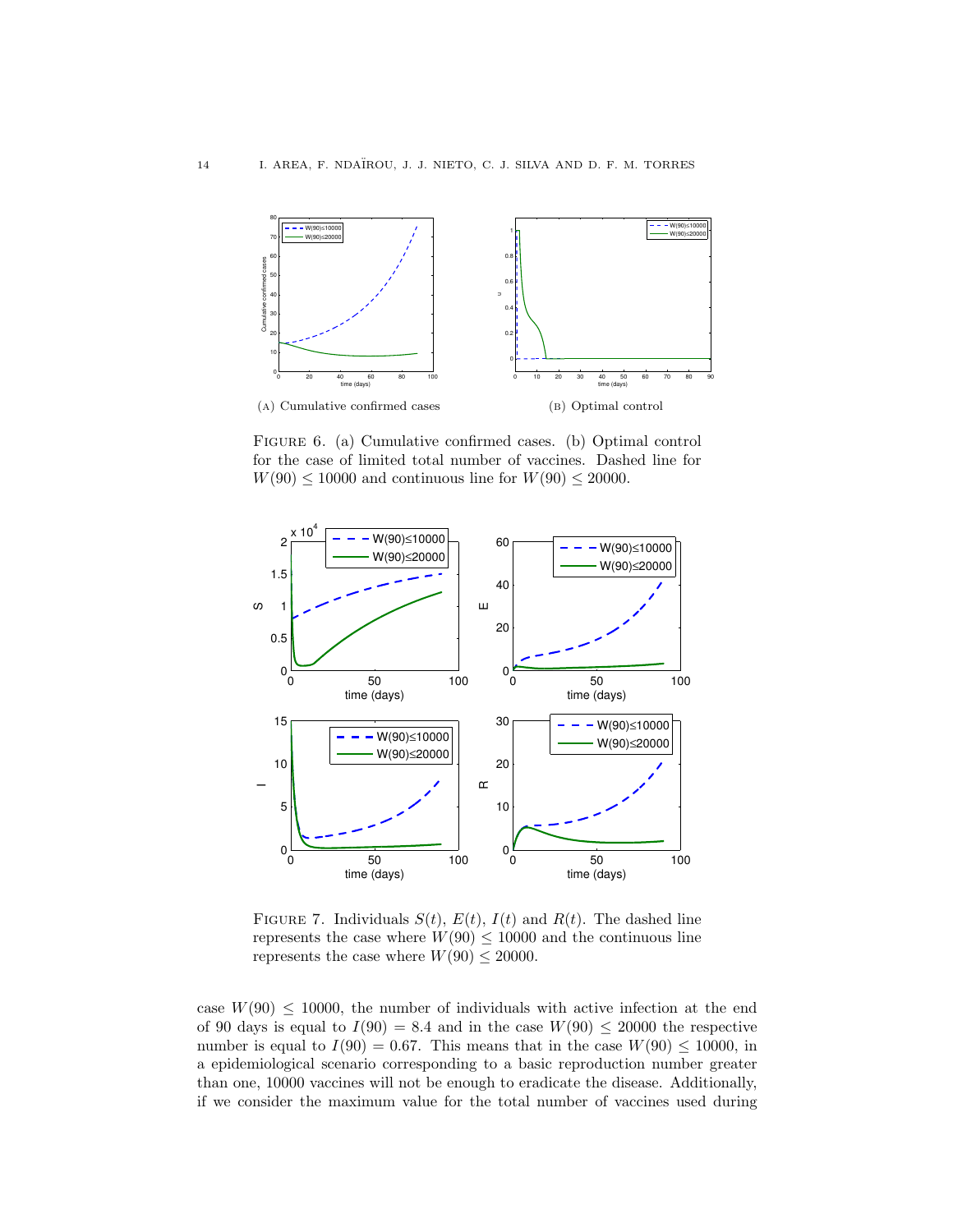

FIGURE 8. Individuals  $D(t)$ ,  $H(t)$ ,  $B(t)$  and  $C(t)$ . The dashed line represents the case where  $W(90) \le 10000$  and the continuous line represents the case where  $W(90) \le 20000$ .

the period of 90 days to be equal to 11000, 13000, 15000, 16000 and 18000, then we observe that the optimal control  $u$  remains more time at the maximum value 1 when the supply of vaccines is bigger, which means that when the total number of available vaccines is increased there will be resources to vaccinate all susceptible individuals for a longer period of time, which implies a bigger reduction of the number of individuals who get infected by the virus (see Fig. [9a](#page-14-0) and [9b](#page-14-1) for the optimal control strategy and respective zoom in the period of vaccination).

<span id="page-14-0"></span>

<span id="page-14-1"></span>FIGURE 9. Optimal control  $u(t)$  and number of vaccines  $W(t)$  for  $W(90) \le 10000, W(90) \le 11000, W(90) \le 13000, W(90) \le 15000,$  $W(90) \le 16000, W(90) \le 18000$  and  $W(90) \le 20000$ .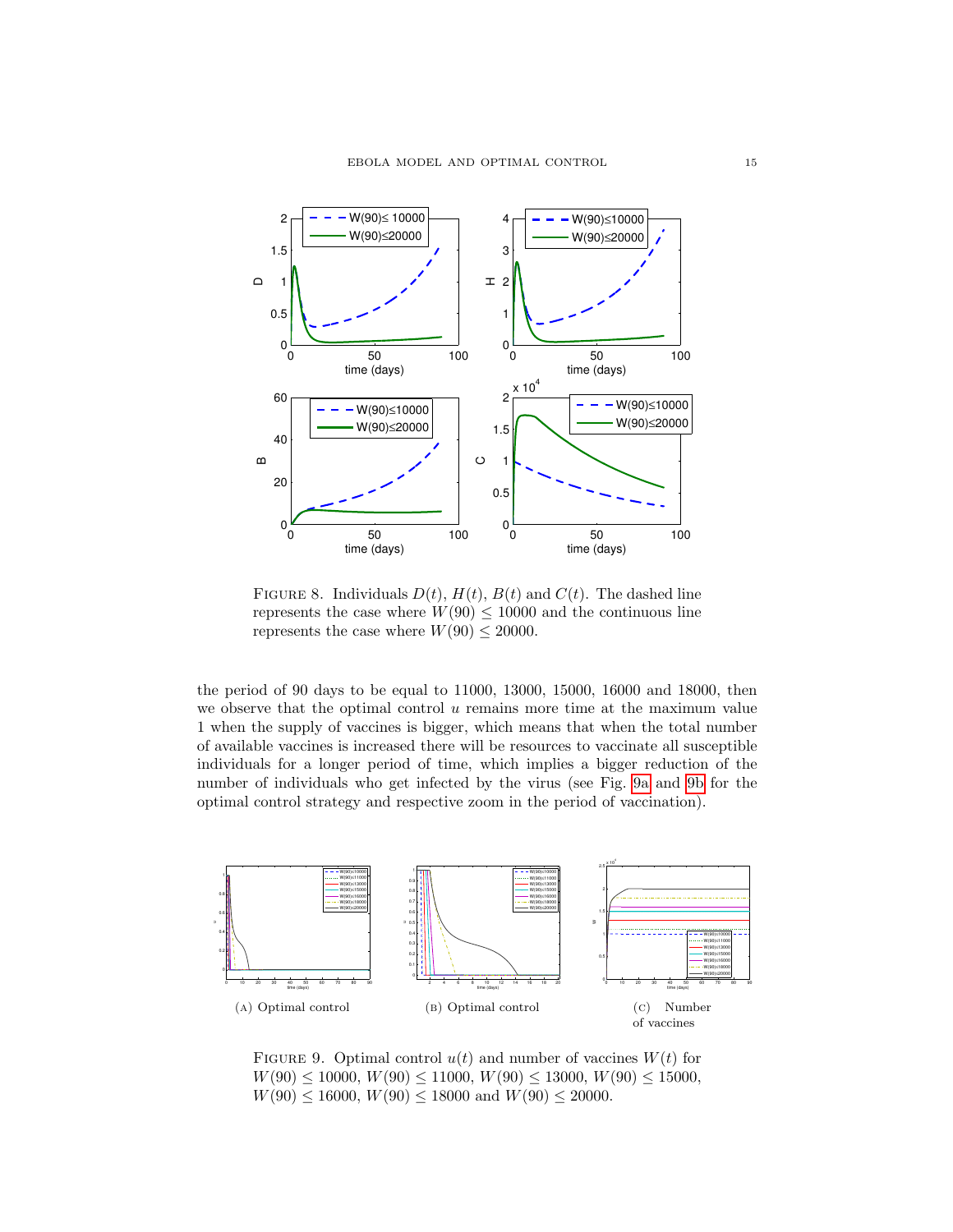Consider now the case where the weight constant associated with the cost of implementation of the vaccination strategy, designated by the optimal control  $u$ , is bigger than one, for example, consider  $w_1 = 1$  and  $w_2 = 50$ , and  $w_1 = 1$  and  $w_2 = 500$ . To simplify, consider in both cases  $W(90) \le 10000$  and  $W(90) \le 20000$ . When we increase the weight constant  $w_2$ , the maximum value attained by the optimal control becomes lower than one (see Fig. [10\)](#page-15-0). In the case  $W(90) \le 10000$  for  $w_2 = 50$ , the optimal control starts with the value  $u(0) = 0.54$  and is a decreasing function with a cost function 344.3. At the end of approximately 3.7 days, the control remains equal to zero. For  $w_2 = 500$ , the optimal control starts with the value  $u(0) = 0.16$  and is also a decreasing function, with a cost 399.62. At the end of 13.5 days, it remains equal to zero. The behavior of the optimal state variables  $S, E, I, R, D, H, B$  and C are similar.

<span id="page-15-0"></span>

FIGURE 10. Optimal control  $u(t)$  and number of vaccines  $W(t)$  for  $W(90) \le 10000$ . In dashed line the case  $w_2 = 50$  and in continuous line the case  $w_2 = 500$ .

<span id="page-15-1"></span>6.3. Limited supply of vaccines at each instant of time. From previous results, we observe that when there is no limit on the supply of vaccines, or when the total number of used vaccines is limited, the optimal vaccination strategy implies a vaccination of 100 per cent of the susceptible population in a very short period of time, sometimes smaller than one day. But we know that in practice this is a very difficult task, since there are limitations in the number of vaccines available and also in the number of health care workers or humanitarian teams in the regions affected by Ebola virus with capacity to vaccinate such a big number of individuals almost simultaneously. From this point of view, it is important to study the case where there is a limited supply of vaccines at each instant of time. In this section, we consider  $w_1 = w_2 = 1$ , a shorter interval of time  $[0, t_f]$ , with  $t_f = 10, 15, 16$ , and we assume that at each instant of time there exist only 1000, 1200 and 900 available vaccines, respectively. From our point of view, these numbers of available vaccines at each instant of time and the number of days considered, correspond to possible real scenarios, which are possible to implement in a concrete endemic region and at the same time characterize lack of human and material resources to vaccinate the susceptible population in a short period of time. From the numerical simulations, for such mixed constraints, the number of cumulative confirmed cases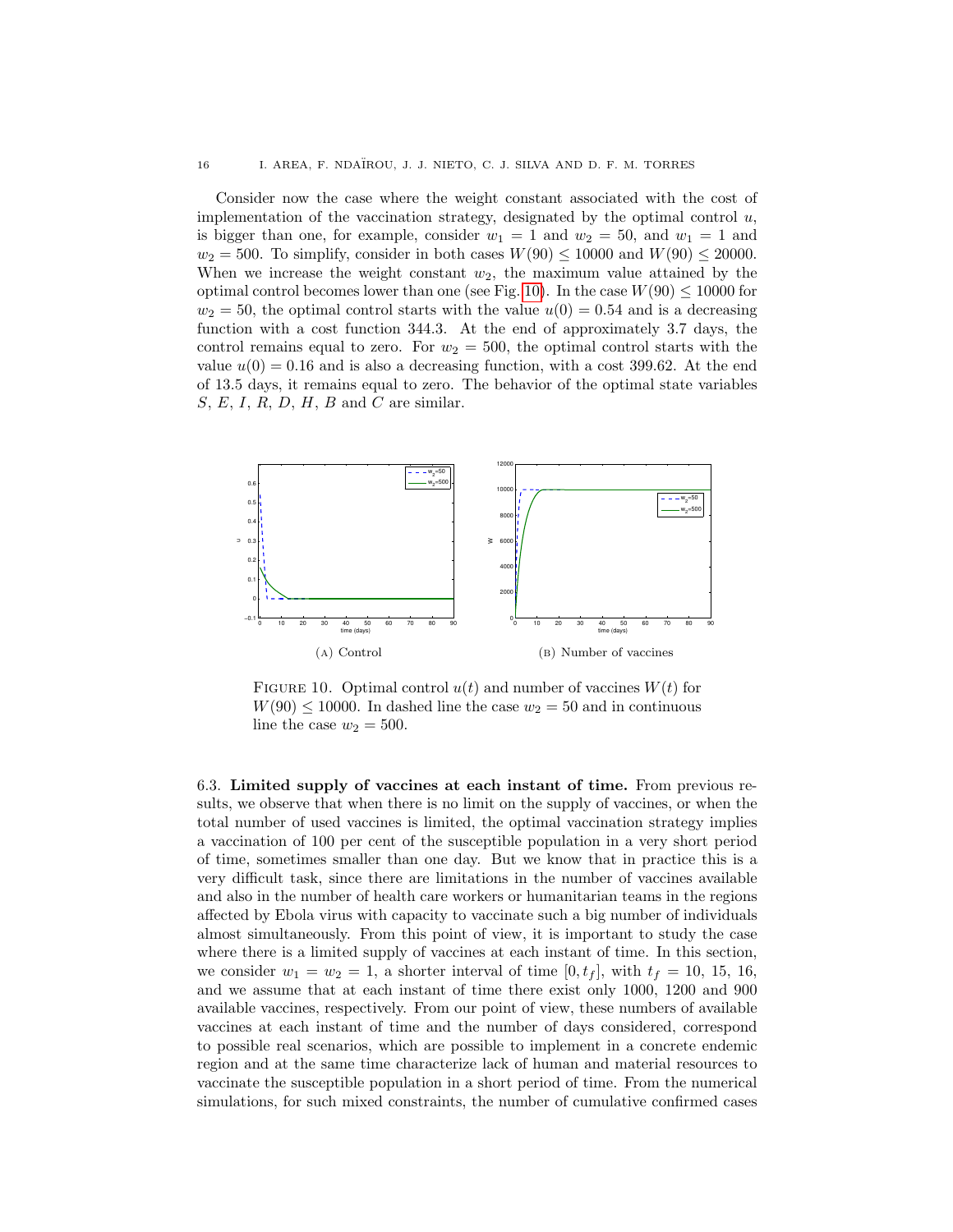increases with time (see Figure [11a\)](#page-16-1). The cost associated with the vaccination campaign, associated with the solution of the optimal control problem with the mixed constraint  $S(t)u(t) \le 1000$ ,  $t \in [0, 10]$ , is equal to 45.8879. Such solution is the less costly of the three considered, followed by the constraint  $S(t)u(t) \leq 1200$  for  $t \in [0, 15]$  with a cost of 55.079. The most expensive vaccination strategy is the one associated with the mixed constraint  $S(t)u(t) \le 900, t \in [0, 16]$ , with a cost of 59.109. The strategy associated with the constraint  $S(t)u(t) < 1000$  is the one where a lowest number of susceptible individuals completely recover through vaccination, with  $7540.9$  individuals in the class C at the end of 10 days. If we consider that at each instant of time there are 1200 vaccines available during a period of 15 days, then 12438 completely recover. This is the strategy with more individuals in the class C. If we consider 16 days, but only 900 vaccines available for each instant of time, then only 10839 individuals completely recover (see Fig. [11b\)](#page-16-2). For all three mixed constraint situations, the number of individuals in the classes  $E, I, R, D$ , H and B does not change significantly (therefore, the figures with these classes are omitted). As the number of available vaccines represent a small percentage of the susceptible population, in the three cases the optimal vaccination strategies for the constraints  $S(t)u(t) \le 1200$  and  $S(t)u(t) \le 900$  suggest that the percentage of the susceptible population that is vaccinated is always inferior than 18 percent. In the case of the constraint  $S(t)u(t) \leq 1000$ , this percentage is always inferior to 8 percent (see Fig. [11c\)](#page-16-3).

<span id="page-16-1"></span>

<span id="page-16-3"></span><span id="page-16-2"></span>FIGURE 11. (a) Cumulative confirmed cases, (b) completely recovered, (c) optimal control. In (a), (b) and (c) the following mixed constraints are considered:  $S(t)u(t) \leq 1000$  for all  $t \in [0, 10]$ ,  $S(t)u(t) \le 1200$  for all  $t \in [0, 15]$ , and  $S(t)u(t) \le 900$  for all  $t \in [0, 16].$ 

<span id="page-16-0"></span>7. Discussion. We assume that, in a near future, an effective vaccine against the Ebola virus will be available. Under this assumption, three different scenarios have been studied: unlimited supply of vaccines; limited total number of vaccines to be used; and limited supply of vaccines at each instant of time. We have solved the optimal control problems analytically and we have performed a number of numerical simulations in the three aforementioned vaccination scenarios.

Some authors have already considered the optimal control problem with vaccination for Ebola disease, but always with unlimited supply of vaccines [\[1,](#page-18-14) [32\]](#page-19-3). It turns out that the solution to this mathematical problem is obvious: the solution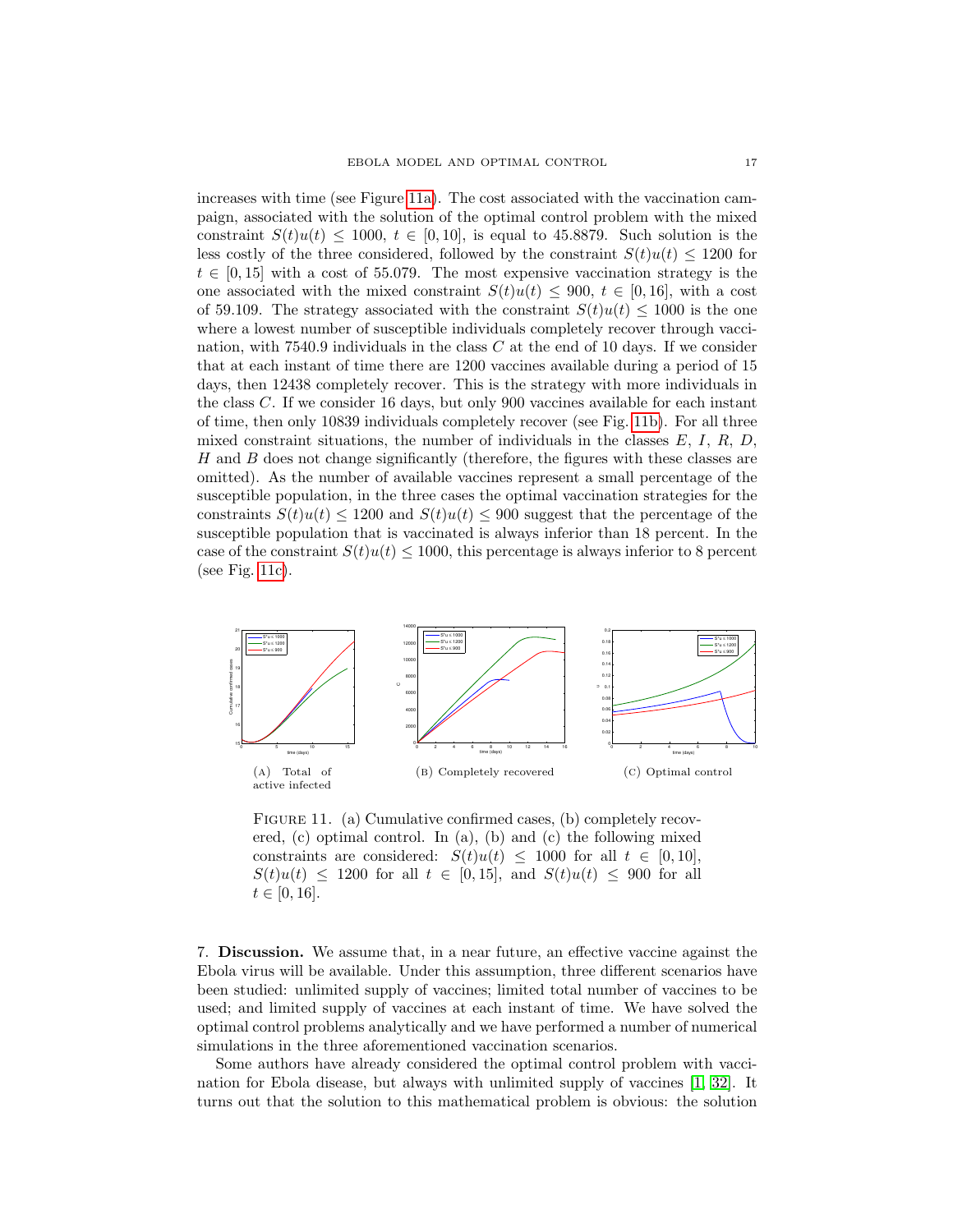consists to vaccinate all susceptible individuals in the beginning of the outbreak. This is a very particular case of our work, investigated in Section [6.1](#page-10-3) (see Figure [5\)](#page-12-3). If vaccines are available without any restriction, then one could completely eradicate Ebola in a very short period of time. These results show the importance of an effective vaccine for Ebola virus and the very good results that can be attained if the number of available vaccines satisfy the needs of the population. Unfortunately, such situation is not realistic: in case an effective vaccine for Ebola virus will appear, there always will be restrictions on the number of available vaccines as well as constraints on how to inoculate them in a proper way and in a short period of time; economic problems might also exist.

In our work, for first time in the literature of Ebola, an optimal control problem with state and control constraints has been considered. Mathematically, it represents a health public problem of limited total number of vaccines. The results obtained in Section [6.2](#page-11-1) provide useful information on the number of vaccines to be bought, in order to reduce the number of new infections with minimum cost. For example, the results between 10000 and 20000 vaccines (in 90 days) are completely different. With 10000 vaccines, the number of cumulative infected cases continues to increase, while with 20000 vaccines it is already possible to decrease the new infections. The optimal solution, in this case, is similar to the case of unlimited supply of vaccines, that is, it implies a vaccination of 100 per cent of the susceptible population in a very short period of time. In practice, this is an unrealistic task, due to the necessary number of vaccines and humanitarian teams in the regions affected by Ebola. Therefore, we conclude that it is important to study the case where there is a limited supply of vaccines at each instant of time. This was investigated in Section [6.3.](#page-15-1) This situation is much richer and the optimal control solution is not obvious. For a given number of available vaccines at each instant of time, we have a different solution, which is the optimal rate of susceptible individuals that should be vaccinated. In this case, the optimal control implies the vaccination of a small subset of the susceptible population. It remains the ethical problem of how to choose the individuals to be vaccinated.

Acknowledgments. Three reviewers deserve special thanks for helpful and constructive comments. The work of Area was partially supported by the Ministerio de Economía y Competitividad of Spain, under grants MTM2012-38794-C02-01 and MTM2016–75140–P, co-financed by the European Community fund FEDER. Ndaïrou acknowledges the AIMS-Cameroon 2014–2015 fellowship, Nieto the partial financial support by the Ministerio de Economía y Competitividad of Spain under grants MTM2010–15314, MTM2013–43014–P and MTM2016–75140–P, and Xunta de Galicia under grants R2014/002 and GRC 2015/004, co-financed by the European Community fund FEDER. Silva was supported through the Portuguese Foundation for Science and Technology (FCT) post-doc fellowship SFRH/BPD/72061/2010. The work of Silva and Torres was partially supported by FCT through CIDMA and project UID/MAT/04106/2013, and by project TOCCATA, reference PTDC/EEI- $\text{AUT}/2933/2014$ , funded by Project 3599 – Promover a Produção Científica e Desenvolvimento Tecnológico e a Constituição de Redes Temáticas (3599-PPCDT) and FEDER funds through COMPETE 2020, Programa Operacional Competitividade e Internacionalização (POCI), and by national funds through FCT.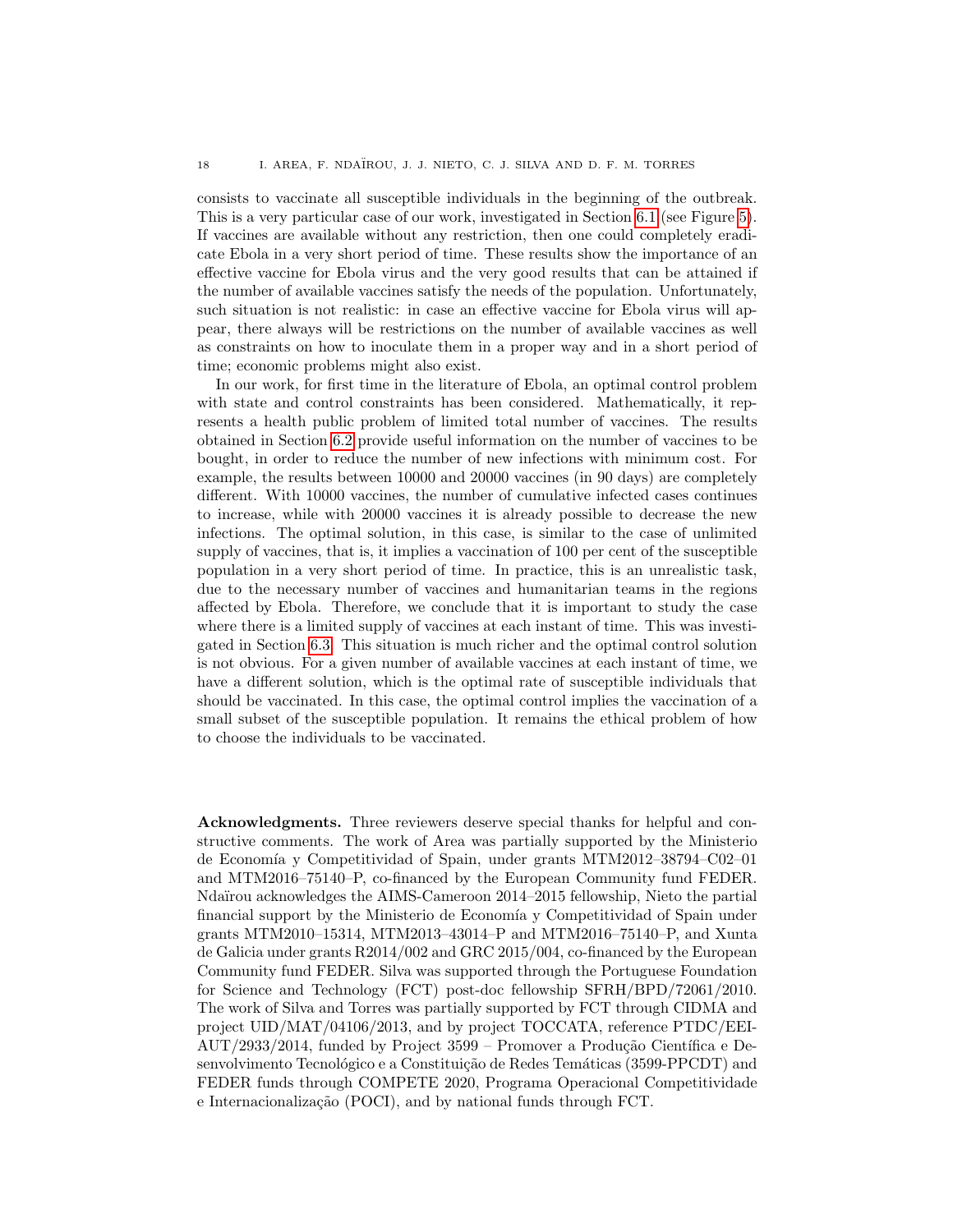## **REFERENCES**

- <span id="page-18-14"></span>[1] M. D. Ahmad, M. Usman, A. Khan and M. Imran, Optimal control analysis of Ebola disease with control strategies of quarantine and vaccination, *[Infect. Dis. Poverty](http://dx.doi.org/10.1186/s40249-016-0161-6)* **5** (2016), no. 72, 12 pp.
- <span id="page-18-6"></span>[2] C. L. Althaus, Estimating the reproduction number of Ebola virus (EBOV) during the 2014 outbreak in west Africa, [PLOS Currents Outbreaks](http://dx.doi.org/10.1371/currents.outbreaks.91afb5e0f279e7f29e7056095255b288), Edition 1, 2014.
- <span id="page-18-7"></span>[\[3\]](http://www.ams.org/mathscinet-getitem?mr=MR3394468&return=pdf) I. Area, H. Batarfi, J. Losada, J. J. Nieto, W. Shammakh and A. Torres, On a fractional order Ebola epidemic model, [Adv. Difference Equ.](http://dx.doi.org/10.1186/s13662-015-0613-5) 2015 (2015), Art. ID 278, 12 pp.
- <span id="page-18-8"></span>[4] I. Area, J. Losada, F. Ndaïrou, J. J. Nieto and D. D. Tcheutia, Mathematical modeling of 2014 Ebola outbreak, [Math. Method. Appl. Sci.](http://dx.doi.org/10.1002/mma.3794), in press.
- <span id="page-18-0"></span>[5] A. Atangana and E. F. Doungmo Goufo, On the mathematical analysis of Ebola hemorrhagic fever: deathly infection disease in west african countries, [BioMed Research International](http://dx.doi.org/10.1155/2014/261383) 2014 (2014), Art. ID 261383, 7 pp.
- <span id="page-18-17"></span>[\[6\]](http://www.ams.org/mathscinet-getitem?mr=MR3181992&return=pdf) M. H. A. Biswas, L. T. Paiva and M. R. de Pinho, A SEIR model for control of infectious diseases with constraints, [Math. Biosci. Eng.](http://dx.doi.org/10.3934/mbe.2014.11.761) 11 (2014), no. 4, 761-784.
- <span id="page-18-18"></span>[7] M. A. Bwaka et al., Ebola hemorrhagic fever in Kikwit, Democratic Republic of the Congo: clinical observations in 103 patients, [J. Infect. Dis.](http://dx.doi.org/10.1086/514308) 179 (1999), Suppl. 1, S1–S7.
- <span id="page-18-21"></span>[\[8\]](http://www.ams.org/mathscinet-getitem?mr=MR688142&return=pdf) L. Cesari, [Optimization—theory and applications](http://dx.doi.org/10.1007/978-1-4613-8165-5), Vol. 17 of Applications of Mathematics (New York), Springer-Verlag, New York, 1983.
- <span id="page-18-10"></span>[\[9\]](http://www.ams.org/mathscinet-getitem?mr=MR2082775&return=pdf) G. Chowell, N. W. Hengartner, C. Castillo-Chavez, P. W. Fenimore and J. M. Hyman, The basic reproductive number of Ebola and the effects of public health measures: the cases of Congo and Uganda, [J. Theor. Biol.](http://dx.doi.org/10.1016/j.jtbi.2004.03.006) 229 (2004), no. 1, 119–126.
- <span id="page-18-11"></span>[10] G. Chowell and H. Nishiura, Transmission dynamics and control of Ebola virus disease (EVD): a review, [BMC Med.](http://dx.doi.org/10.1186/s12916-014-0196-0) 12 (2014), no. 196, 16 pp.
- <span id="page-18-23"></span>[\[11\]](http://www.ams.org/mathscinet-getitem?mr=MR3026831&return=pdf) F. Clarke, [Functional analysis, calculus of variations and optimal control](http://dx.doi.org/10.1007/978-1-4471-4820-3), Vol. 264 of Graduate Texts in Mathematics, Springer, London, 2013.
- <span id="page-18-24"></span>[\[12\]](http://www.ams.org/mathscinet-getitem?mr=MR2683896&return=pdf) F. Clarke and M. R. de Pinho, Optimal control problems with mixed constraints, [SIAM J.](http://dx.doi.org/10.1137/090757642) [Control Optim.](http://dx.doi.org/10.1137/090757642) 48 (2010), no. 7, 4500–4524.
- <span id="page-18-16"></span>[\[13\]](http://www.ams.org/mathscinet-getitem?mr=MR1057044&return=pdf) O. Diekmann, J. A. P. Heesterbeek and J. A. J. Metz, On the definition and the computation of the basic reproduction ratio  $R_0$  in models for infectious diseases in heterogeneous populations, [J. Math. Biol.](http://dx.doi.org/10.1007/BF00178324) 28 (1990), no. 4, 365–382.
- <span id="page-18-19"></span>[14] S. F. Dowell, Transmission of Ebola hemorrhagic fever: a study of risk factors in family members, Kikwit, Democratic Republic of the Congo, 1995, [J. Infect. Dis.](http://dx.doi.org/10.1086/514284) 179 (1999), Suppl. 1, S87–S91.
- <span id="page-18-13"></span>[15] S. Duwal, S. Winkelmann, C. Schütte and M. von Kleist, Optimal treatment strategies in the context of 'Treatment for Prevention' against HIV-1 in resource-poor settings, [PLoS Comput.](http://dx.doi.org/10.1371/journal.pcbi.1004200) [Biol.](http://dx.doi.org/10.1371/journal.pcbi.1004200) 11 (2015), no. 4, Art. ID e1004200, 30 pp.
- <span id="page-18-22"></span>[\[16\]](http://www.ams.org/mathscinet-getitem?mr=MR0454768&return=pdf) W. H. Fleming and R. W. Rishel, Deterministic and stochastic optimal control, Springer-Verlag, Berlin-New York, 1975.
- <span id="page-18-1"></span>[17] S. K. Gire, A. Goba, K. G. Andersen, R. S. G. Sealfon, D. J. Park, L. Kanneh, et al., Genomic surveillance elucidates Ebola virus origin and transmission during the 2014 outbreak, [Science](http://dx.doi.org/10.1126/science.1259657), 345 (2014), no. 6202, 1369–1372.
- <span id="page-18-2"></span>[18] E. C. Hayden, World struggles to stop Ebola, Nature 512 (2014), no. 7515, 355–356.
- <span id="page-18-9"></span>[\[19\]](http://www.ams.org/mathscinet-getitem?mr=MR3578107&return=pdf) D. Hincapie-Palacio, J. Ospina and D. F. M. Torres, Approximated analytical solution to an Ebola optimal control problem, [Int. J. Comput. Methods Eng. Sci. Mech.](http://dx.doi.org/10.1080/15502287.2016.1231236) 17 (2016), no. 5-6, 382–390. [arXiv:1512.02843](http://arxiv.org/abs/1512.02843)
- <span id="page-18-15"></span>[20] J. Kaufman, S. Bianco and A. Jones, [https://wiki.eclipse.org/Ebola\\_Models](https://wiki.eclipse.org/Ebola_Models).
- <span id="page-18-3"></span>[21] A. Kaushik, S. Tiwari, R. D. Jayant, A. Marty and M. Nair, Towards detection and diagnosis of Ebola virus disease at point-of-care, [Biosensors and Bioelectronics](http://dx.doi.org/10.1016/j.bios.2015.08.040) 75 (2016), 254–272.
- <span id="page-18-20"></span>[22] A. S. Khan et al., The reemergence of Ebola hemorrhagic fever, Democratic Republic of the Congo, 1995, *[J. Infect. Dis.](http://dx.doi.org/10.1086/514306)* 179 (1999), Suppl. 1, S76-S86.
- <span id="page-18-12"></span>[\[23\]](http://www.ams.org/mathscinet-getitem?mr=MR2338438&return=pdf) U. Ledzewicz and H. Schättler, Antiangiogenic therapy in cancer treatment as an optimal control problem, [SIAM J. Control Optim.](http://dx.doi.org/10.1137/060665294) 46 (2007), no. 3, 1052–1079.
- <span id="page-18-4"></span>[24] J. Legrand, R. F. Grais, P. Y. Boelle, A. J. Valleron and A. Flahault, Understanding the dynamics of Ebola epidemics, [Epidemiol. Infect.](http://dx.doi.org/10.1017/S0950268806007217) 135 (2007), no. 4, 610–621.
- <span id="page-18-5"></span>[25] P. E. Lekone and B. F. Finkenstädt, Statistical inference in a stochastic epidemic SEIR model with control intervention: Ebola as a case study, *[Biometrics](http://dx.doi.org/10.1111/j.1541-0420.2006.00609.x)* 62 (2006), no. 4, 1170–1177.